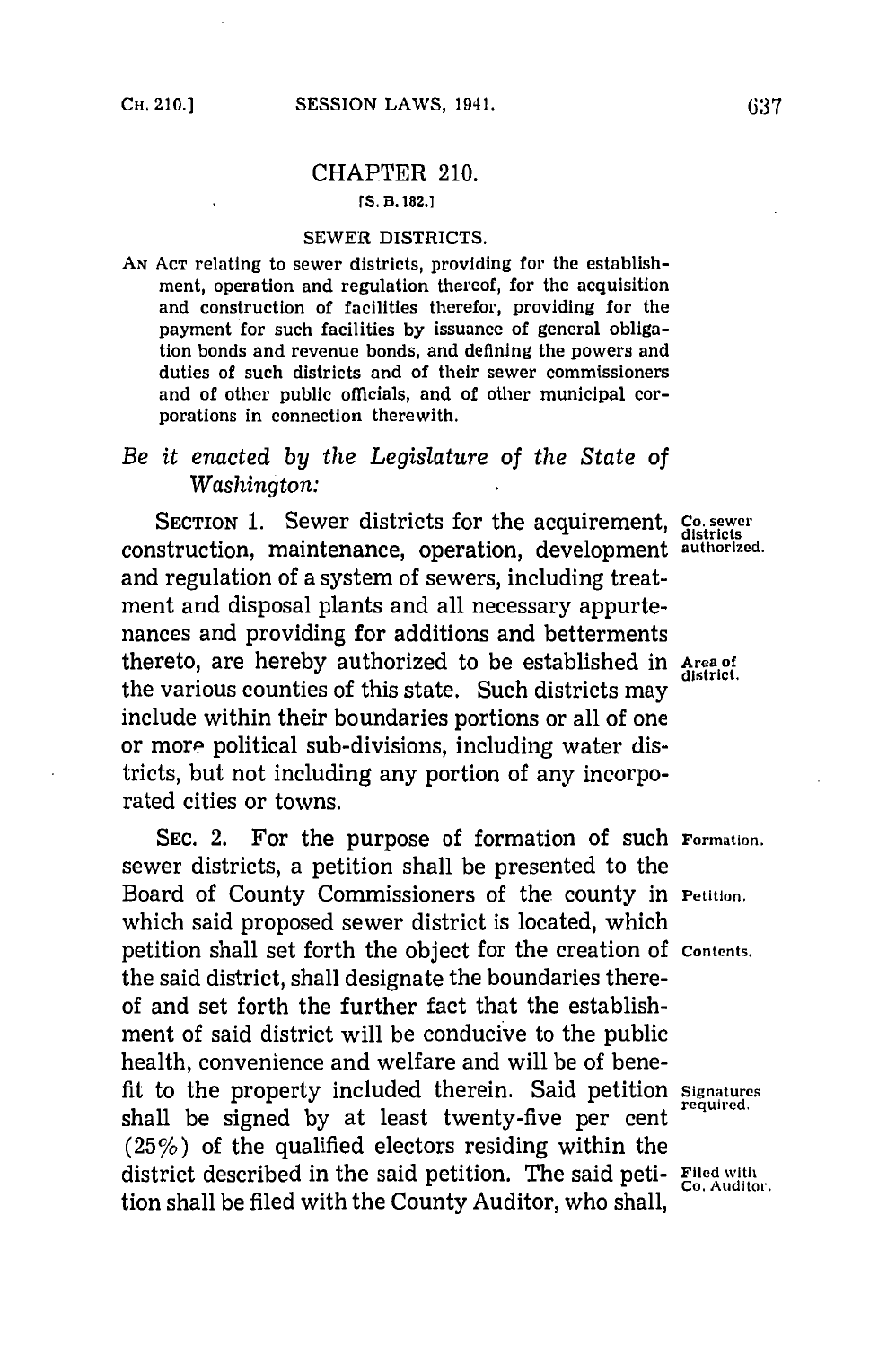**Examination** within ten (10) days examine the signatures thereof and certify to the sufficiency or insufficiency. For such purpose the County Auditor shall have access to all registration books in the possession of the officers of any political sub-division in such proposed district. No person having signed such a petition shall be allowed to withdraw his name therefrom after the filing of the same with the County Auditor. If such petition shall be found to contain a sufficient number of signatures, the County Auditor shall trans-Certificate of mit the same, together with his certificate of sufficiency attached thereto to the Board of County Commissioners. **-** If such petition is certified to contain a sufficient number of signatures, then at a regular or special meeting of the Board of County Commissioners of such county, the said County Commis-**Publication** sioners shall cause to be published for at least once a **of notice of** week for two (2) successive weeks in some newspaper printed and published in said county, and in case no such newspaper be printed or published in such county, then at least once a week for two (2) successive weeks in some newspaper of general cir-**Contents.** culation therein, giving notice that such a petition has been presented, stating the time of the meeting at which the same shall be presented, and setting forth the boundaries of said proposed district.

**Hearing. SEC. 3.** When such a petition is presented for hearing, the Board of County Commissioners shall hear the same or may adjourn said hearing from time to time not exceeding one **(1)** month in all. Any person, firm or corporation may appear before the **Objections,** said Board of County Commissioners and make objections to the establishment of the said district or the proposed boundary lines thereof. Upon a final hearing said Board of County Commissioners shall **Final** make such changes in the proposed boundary lines as **becaring.** they deem to be proper and shall establish and define **Findings,** such boundaries and shall find whether the proposed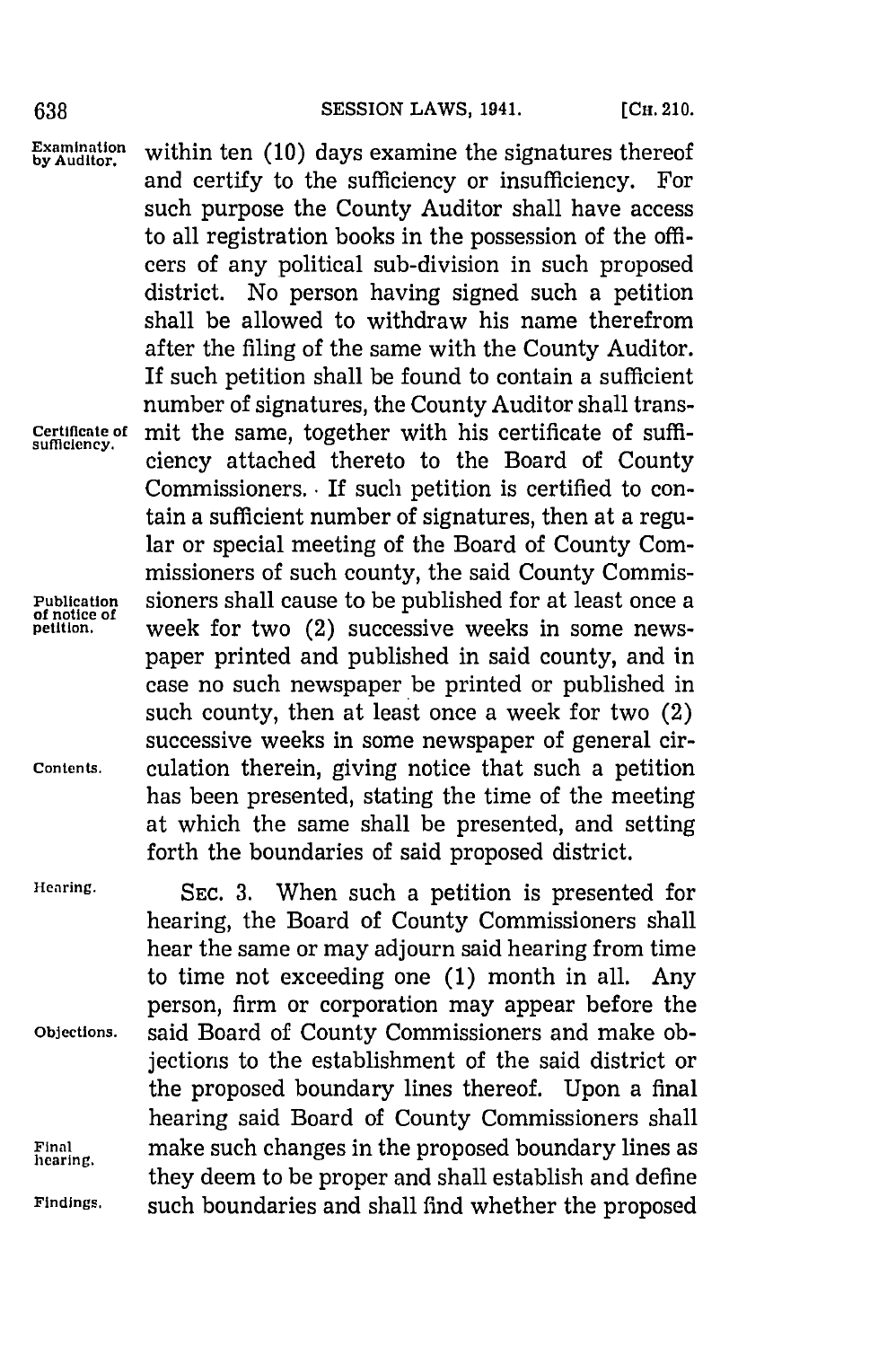sewer district will be conducive to the public health, welfare and convenience and be of special benefit to the land included within the said boundaries of said proposed district so established **by** the said Board of **Fix** County Commissioners. No lands which will not, in the judgment of said Board, be benefited **by** inclusion therein, shall be included within the boundaries of said district as so established and defined, and no change shall be made **by** the said Board of County Commissioners in the said boundary lines to include any territory outside of the boundaries described in the said petition, except that the boundaries of any proposed district may be extended **by** the Board of County Commissioners at such hearing to include other lands in said county upon a petition signed **by** the owners of all of the land within the proposed extension.

**SEc.** 4. Upon entry of the findings of the final hearing of the said petition **by** the said County Commissioners of such county, if they find said proposed sewer system will be conducive to the public health, welfare and convenience and be of special benefit to the land included within the boundaries of the said proposed district, they shall by resolution call a spe- **Election** by cial election to be held not less than thirty (30) days. and not more than sixty **(60)** days from the date of such resolution, and shall cause to be published a notice of such election at least once a week for four (4) **Publication** successive weeks in a newspaper of general circula- **election.** tion in the county in which said proposed sewer district is located, which notice shall set forth the hours during which such polls will be open, boundaries of the proposed sewer district as finally adopted **by** the said County Commissioners and the object to [of **]** such election, and the said notice shall also be posted  $_{\text{noted}}^{\text{Notces}}$ for ten **(10)** days in ten **(10)** public places in said proposed sewer district. In submitting the said proposition to the voters for their approval or rejection,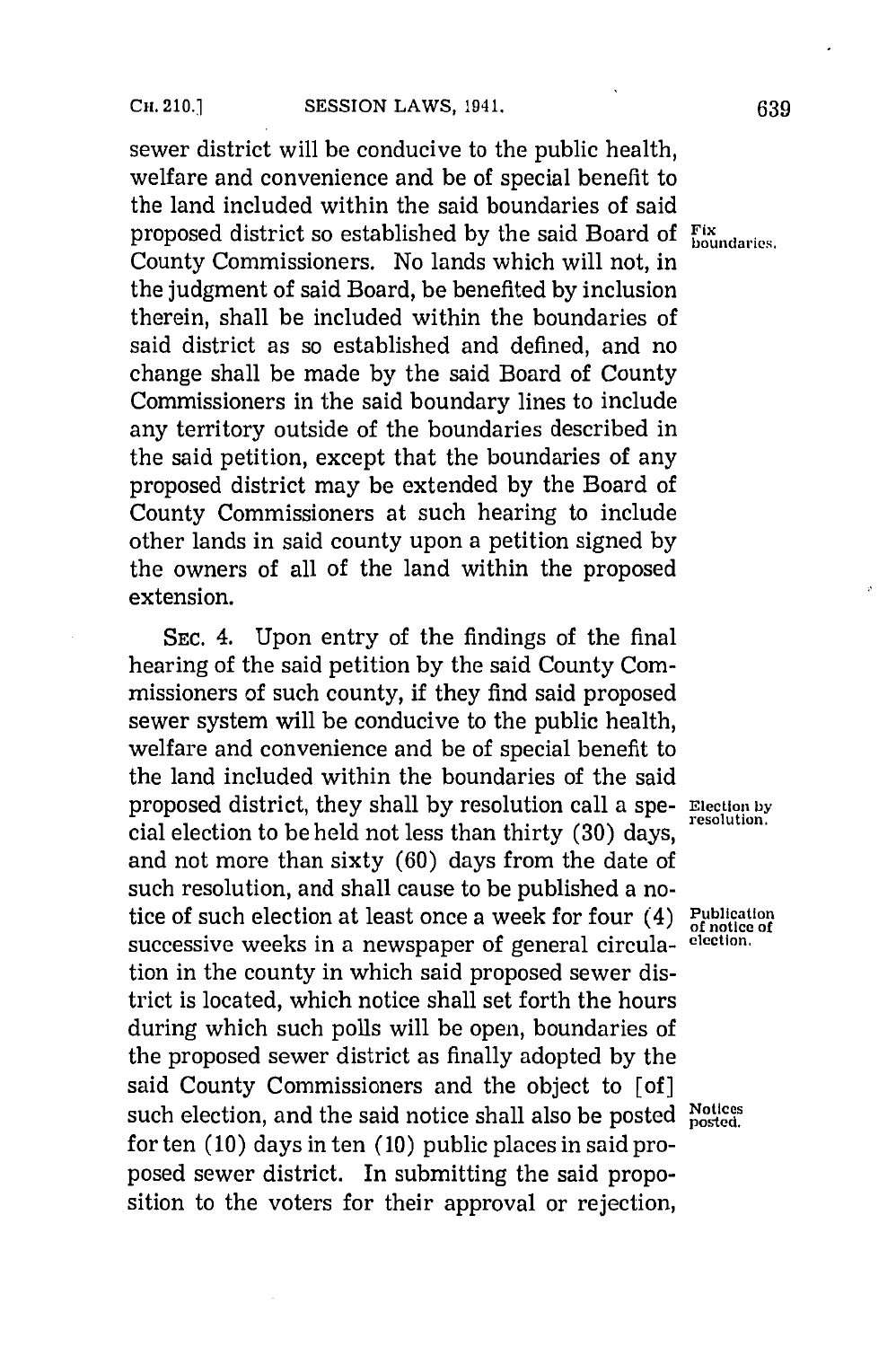$\mathbf{r}$ 

**Ballot**

**contents,** such proposition shall be expressed on the ballots in the following terms:

| Sewer District  Yes $\Box$   |  |
|------------------------------|--|
| Sewer District  No $\square$ |  |

giving in each instance the name of such district as may be decided **by** the Board of County Commissioners. There shall not be less than one **(1)** polling place in each precinct in such district.

**Procedure** SEC. 5. Whenever two (2) or more petitions for when two or the formation of a sewer district shall be filed as petitions. the formation of a sewer district shall be filed as herein provided, the petition describing the greater area shall supersede all others, and an election shall first be held thereunder, and no lesser sewer district shall ever be created within the limits in whole or in part of any other sewer district.

Majority **SEC. 6.** If at such election a majority of the voters vote to **SEC. 6.** If at such election a majority of the voters **v**otion, which is the vote to the vote to the variablesh. **establish,** voting upon such proposition shall vote in favor of the formation of such district, the County Election Board shall so declare in its canvass of the returns of such election, and such sewer district shall then Shall be **be** and become a municipal corporation of the State municipal **corpora'tion .** of Washington, and the name of such sewer district shall be **."............................** Sewer District" (inserting, the name appearing on the ballot).

**Commis-**<br> **SEC. 7.** At the same election at which the propo-<br> **biological** elected, sition is submitted to the voters as to whether the sition is submitted to the voters as to whether the sewer district shall be formed, three **(3)** sewer com-**Term of** missioners shall be elected to hold office respectively for the terms of, one  $(1)$ ,  $two (2)$  and three  $(3)$ years. Until their respective successors are elected and qualified, the term for each nominee for Sewer Commissioner shall be expressed on the ballot. Thereafter in Class **"A"** and first-class counties, as Elections in **provided** by chapter 53 of the Laws of 1923 as Class A and **Class** Co's, a mended (sections 5143, 5144, 5147 and 5148 of Rem. **1st class Co's.** amended (sections 5143, 5144, 5147 and 5148 of Remington's Revised Statutes), there shall be held each year an election for a Sewer Commissioner to hold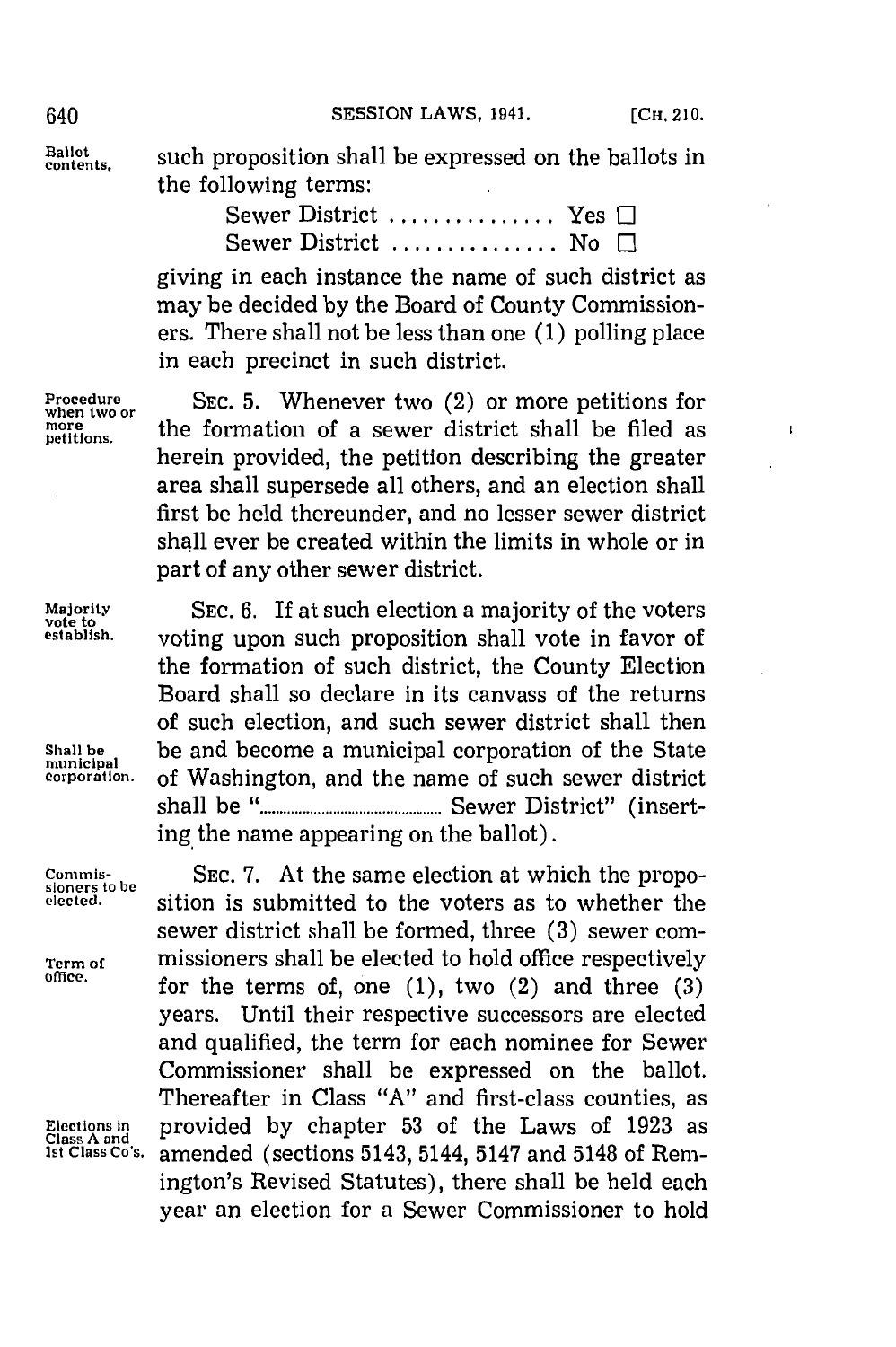# CH. 210.] **SESSION LAWS, 1941.** 641

office for three **(3)** years and until his successor is elected and qualified. And thereafter, in all counties Election in other than Class **"A"** and first-class as provided **by** chapter **279,** Laws of **1927** as amended (sections **5150** and **5152** of Remington's Revised Statutes), there shall be held each year an election for a Sewer Commissioner to hold office for three **(3)** years and until his successor is elected and qualified.

**SEC. 8.** Nominations for Sewer Commissioners **Nomination** shall be by petition of at least ten per cent  $(10\%)$ of the qualified electors of such sewer district, who shall be qualified electors. Such petition shall be filed in the County Auditor's office of the county in **Petition filed.** which such district is located at least thirty **(30)** days prior to such election, provided that in the event of a vacancy caused **by** death, resignation or otherwise, such vacancy shall be filled **by** appointment **by Vacancies.** a majority vote of the remaining Board of Sewer Commissioners until the next regular election for Sewer Commissioners. Said County Election Board shall designate in the notice of election whether such **Notice of election.** election be a general or special election, the time of opening and closing of polls, and the place of voting, **contents.** but in no event shall there be less than one **(1)** voting place in each precinct in the sewer district. The polls shall be open at every election held **by** said sewer district at least from one o'clock **p.** m. to eight o'clock **p. in.,** but the polls may be kept open for a longer period of time if so ordered. The time of opening and closing the polls must be stated in the notice of election and the polls shall be opened and closed in accordance with such notice. Any person resid- Persons ing in said sewer district who is at the time of hold- **to vote.** ing of any election, a qualified voter, shall be entitled to vote at any election held in such sewer district.

**All** expense of elections for the formation of such Expense **of** sewer districts shall be paid **by** the county in which said election is held and such expenditure is hereby

**-21**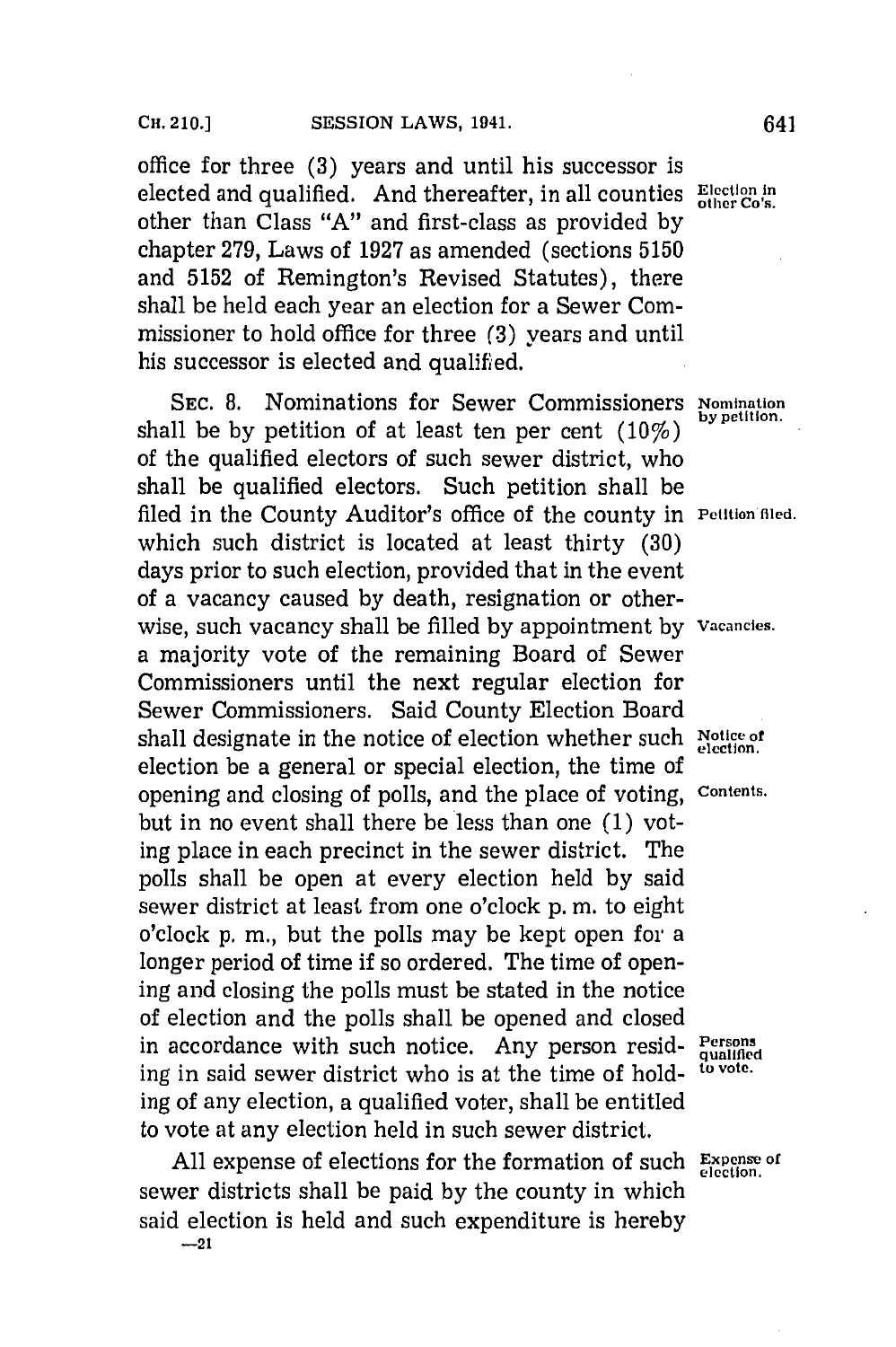declared to be for a county purpose, and the money paid out for such purpose shall be repaid to such county **by** the sewer district if formed.

**Organization SEC. 9.** When the said sewer district shall be cre- **of Board.** ated as hereinbefore provided for, the officers of such district shall be a Board of Sewer Commissioners consisting of three **(3)** members elected as provided in section **7** of this act and said Board of Sewer Commissioners shall annually elect one **(1)** of their num-**No conmpen-** ber as President and another of their number as Sec**sation.** retary of said Board. **All** Sewer Commissioners shall **Exception,** serve without compensation, except that the Secre-**Secretary.** tary of the said Board of Sewer Commissioners may be paid a reasonable sum for the clerical services per-**Adopt rules,** formed **by** him. The Bnard shall **by** resolution adopt rules governing the transaction of its business and shall adopt an official seal. **All** proceedings shall be **by** resolution recorded in a book or books kept for such purpose which shall be public records.

**Eminent SEC. 10. All** sewer districts organized under the provisions of this act shall be and are hereby authorized to acquire **by** purchase and condemnation, all lands, property rights, water, water rights, leases or easements, both within and without the boundaries of the district, necessary for the purposes of the sewer district, and to exercise the right of eminent domain in the acquirement or damaging of all land, property rights, water, water rights, leases and easements, both within and without the boundaries of the district, necessary in carrying out the purposes for which said district shall have been created. Such **Procedure,** right of eminent domain shall be exercised in the same manner and **by** the same procedure as is or may be provided **by** law for cities of the third class, except in so far as such law may be inconsistent with the provisions of this act, and except that all assessment or reassessment rolls provided **by** law to be prepared and filed **by** Eminent Domain Commissioners or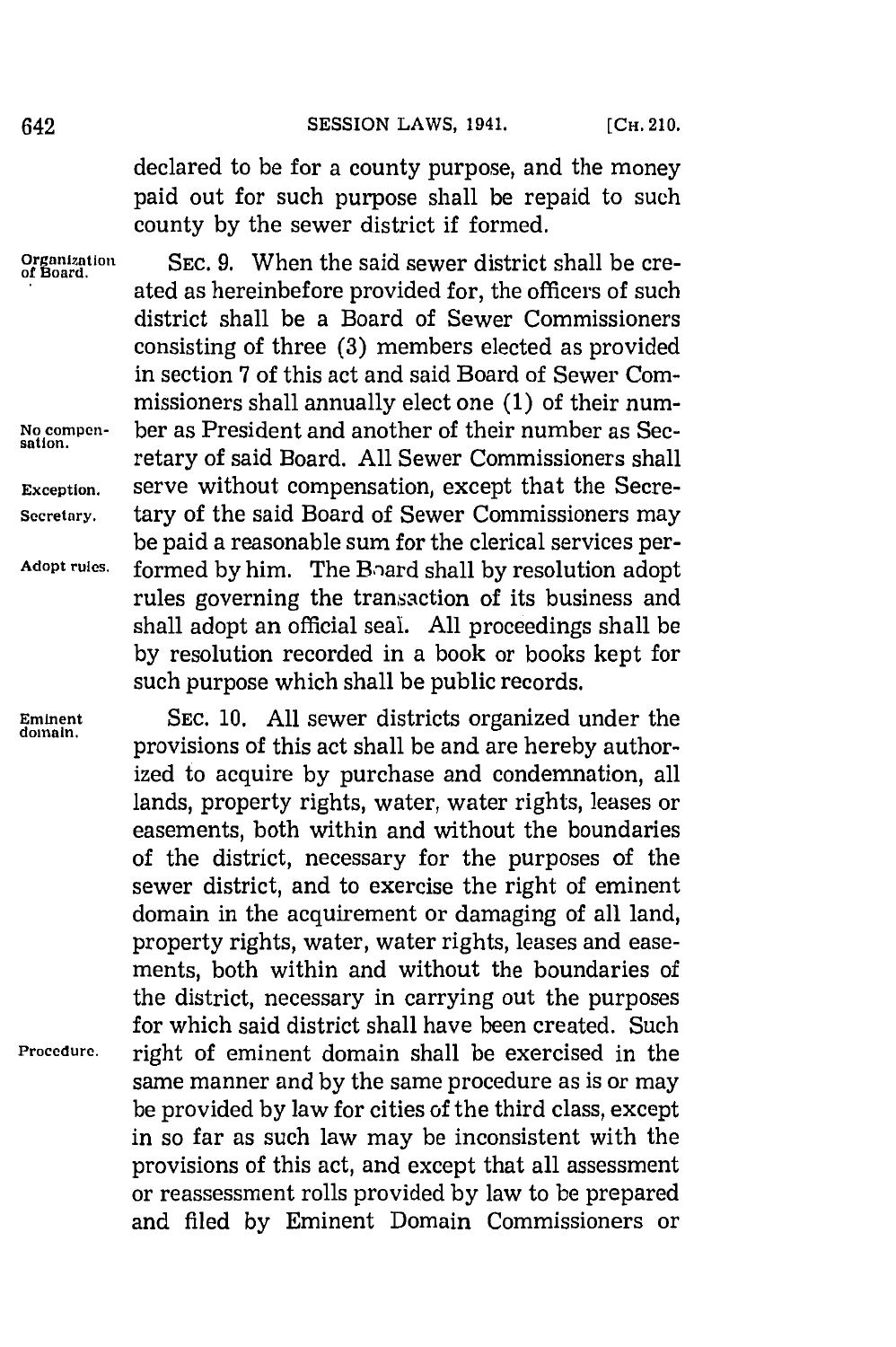W

Commissioners appointed **by** the Court shall be pre- **court to appoint** pared and filed by the sewer district, and the duties  $\frac{\text{Emine}}{\text{Domai}}$ **CoMinis-** devolving upon the City Treasurer under said law be **sioners.** imposed upon the County Treasurer for the purposes of this act; to construct, condemn and purchase, pur- **Duties of Co.** chase, acquire, add to, maintain and supply systems of sewers for the purpose of furnishing such sewer district and inhabitants thereof, with an adequate system of sewers for all uses and purposes public and private, including the drainage of public highways, streets and roads with full authority to regulate and control the use and operation thereof and the service rates to be charged. And for the purposes aforesaid, Rights of it shall be lawful for any sewer district so organized in this state to conduct sewage throughout such sewer district and throughout other political sub-division within such district and to construct and lay sewer pipe along and upon public highways, roads and streets within and without such district and to condemn and purchase or acquire lands and rights of way necessary for such sewer pipe. Such sewer district is **Powers.** hereby authorized and empowered to erect and build sewage treatment plants either within or without the boundaries of such district, and any such sewer district shall have the right to acquire **by** purchase or condemnation, properties or privileges necessary to be had to protect any and all lakes, rivers or other water courses and also other areas of land from pollution either from its sewers or its sewage treatment plant or plants, and to compel all property owners within the area served **by** such system of sewers to connect their private drain and sewer systems with such system of sewers of the sewer district.

**SEC. 11.** It shall be the duty of the Sewer Com- Duties of missioners of every sewer district before creating **sioners.** any improvements hereunder or submitting to vote any plan for incurring any indebtedness to consider and determine upon and adopt the comprehensive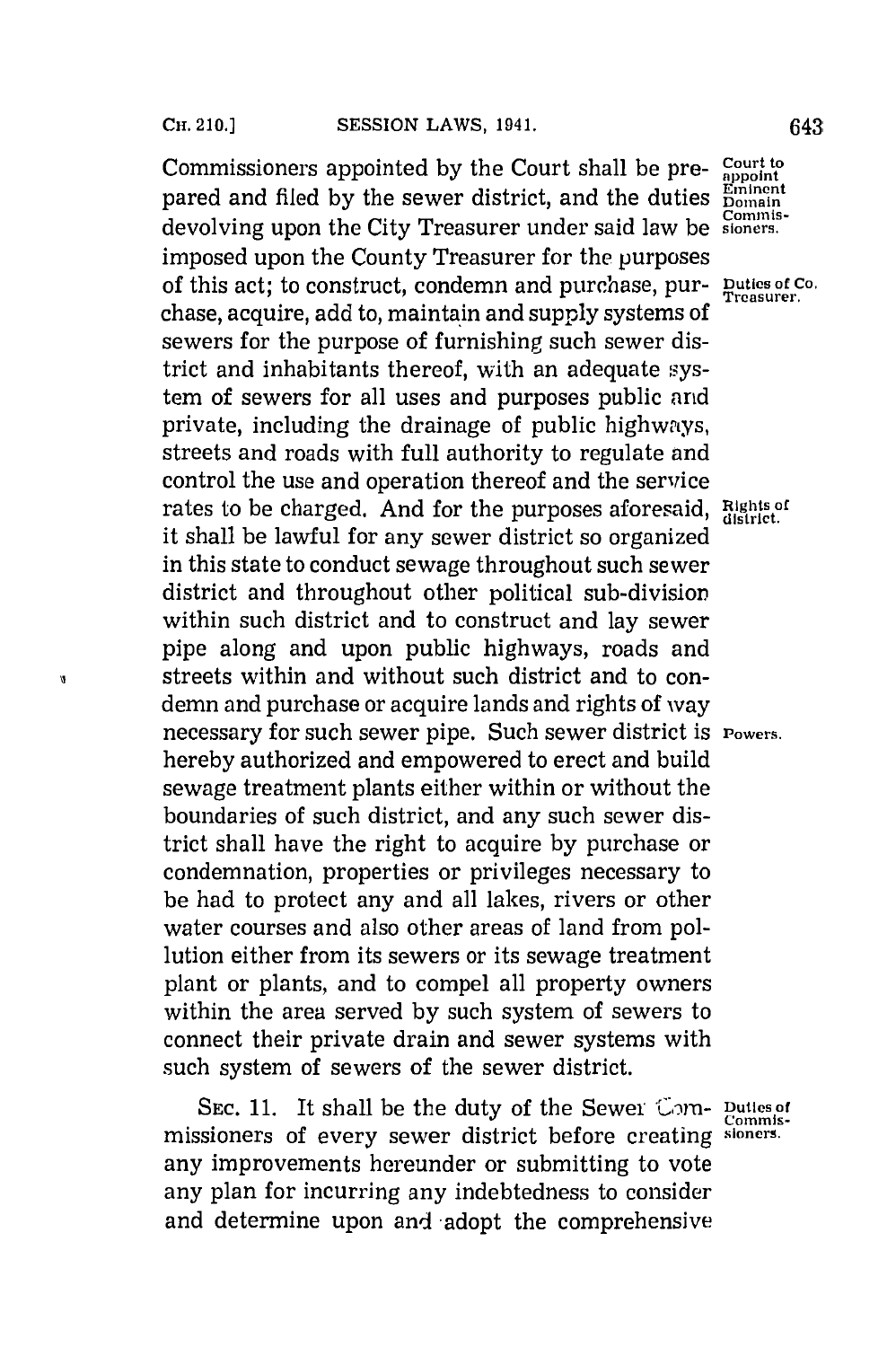### 644 **SESSION LAWS, 1941.** [CH. 210.

trict for the purposes authorized in this act. For such purposes the Sewer Commissioners shall inves-

district in regard to a system of sewers; shall examine and investigate, determine and select a scheme or plan for a system of sewers for such district suitable and adequate for present and future needs thereof; shall consider and determine a general system or plan for creating such system of sewers and the rates and assessments necesary therefor; to provide for the

other liquid wastes produced within the district; to

**Adapt plan,** scheme or plan for a system of sewers for such dis-

**Investiga-** tigate the several portions and sections of such sewer **tion.**

Fix and col-<br>lect rates.<br>**Fix and collect rates** 

include provision for the drainage of public highways, streets and roads as part of such comprehensive scheme or plan; to provide for the construction **Construction Of** all appurtenances thereto, including laterals, and equip-<br>ment. trunk sewers, intercepting sewers, syphons, pumping stations, treatment plants and other methods of disposal of sewage; to maintain, operate and repair same and do all other things necessary in connection therewith; to provide the method of distributing the cost and expense of the creation and operation thereof against such sewer district and against utility local improvement districts within such sewer district for any purpose authorized in this act; and including any such utility local improvement district lying wholly or partially within the limits of any other political sub-division included in such sewer district; and to determine the whole or such part of the cost and expenses to be paid from sewer revenue bonds as in **Employ** this act provided. The Commissioners may employ assistance. such engineering and legal services as in their discretion is necessary in carrying out the objects and purposes of this act.

Plan adopted **Such general comprehensive scheme and plan,** by resolu-<br>by resolu-<br>tion. **by** *when finally determined upon by* **such Board of** Sewer Commissioners, shall be **by** them adopted **by**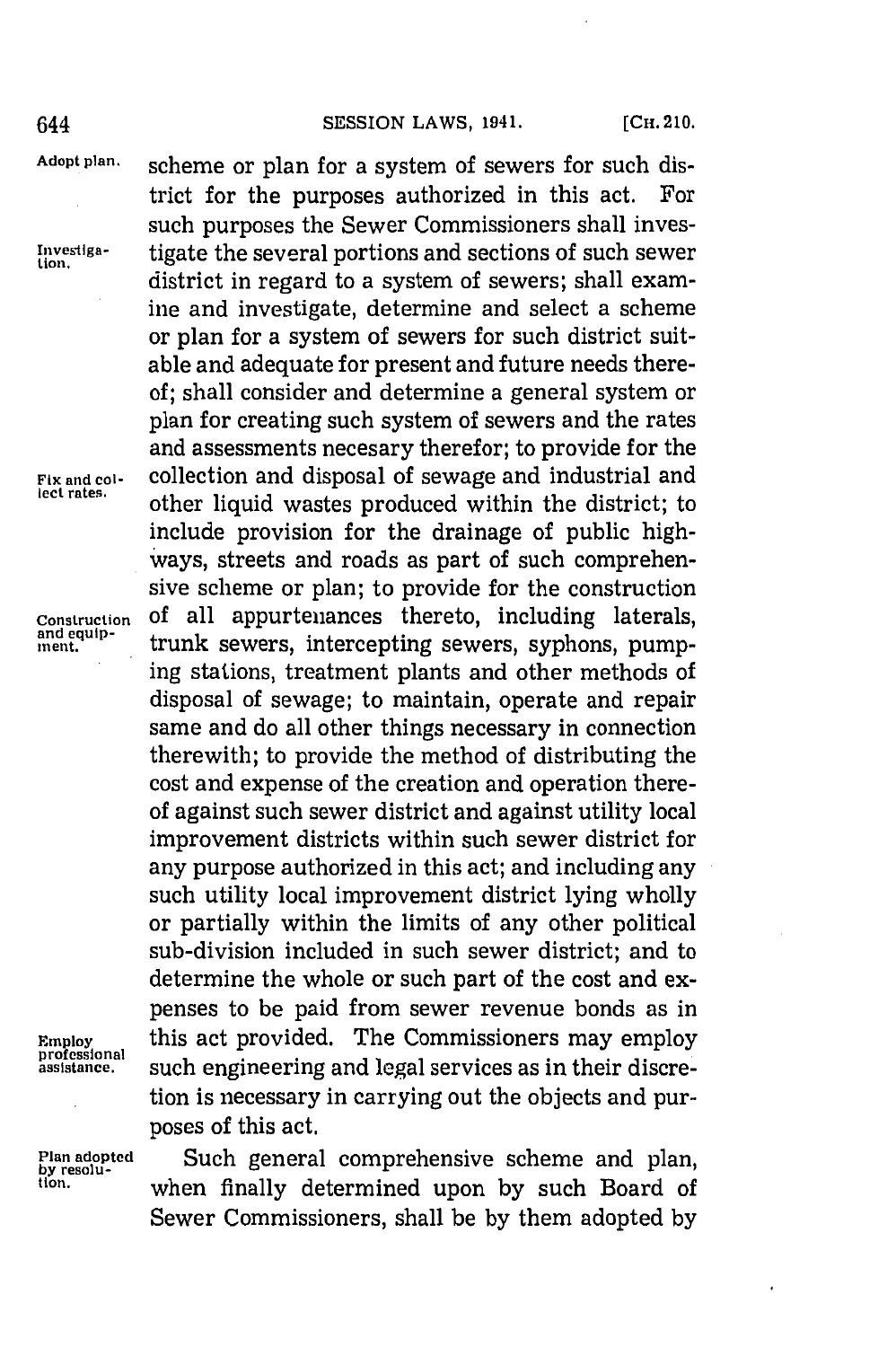resolution, and submitted to the County Engineer or Flan sub-<br>other engineer designated by the County Commis-Engineer and other engineer designated by the County Commis- Health sioners of the county in which the sewer district is located and to the Director of Health, and said comprehensive scheme or plan must be approved in writ- **Approval.** ing **by** such Engineer and the Director of Health before being submitted at a general or special election as hereinafter provided.

**SEC. 12.** No expenditure for the carrying on of Expenditures any part of such plan shall be made by the Sewer sion *itemized*. Commissioners other than the necessary salaries of engineers, clerical and office expenses of such sewer district, and the cost of engineering, surveying, preparation and collection of data necessary for the making and adoption of a general scheme of improvements in such sewer district unless and until such general scheme of improvements has been so officially adopted **by** the Sewer Commissioners and ratified by the affirmative vote of a majority of the voters of such sewer district voting thereon at the election which shall be held for such purpose.

**SEC. 13.** After adoption **by** such Board of Sewer **After adoption plan** Commissioners and after approval **by** such Engineer **submitted to** and the Director of Health as provided above, it shall then be submitted at a general or special election, as specified in said resolution adopted as above mentioned, to the qualified voters within such district for their ratification or rejection. Notice of such **Notice.** election shall be given in accordance with the general election laws applicable to the county in which the sewer district is situated. If at such election a majority of the votes cast upon such question shall be in favor of the adoption thereof, the same shall thereupon be ratified and adopted and proclamation **Proclamation** thereof made by the Sewer Commissioners.

**SEC.** 14. The Sewer Commissioners may submit at the same election at which the proposition to adopt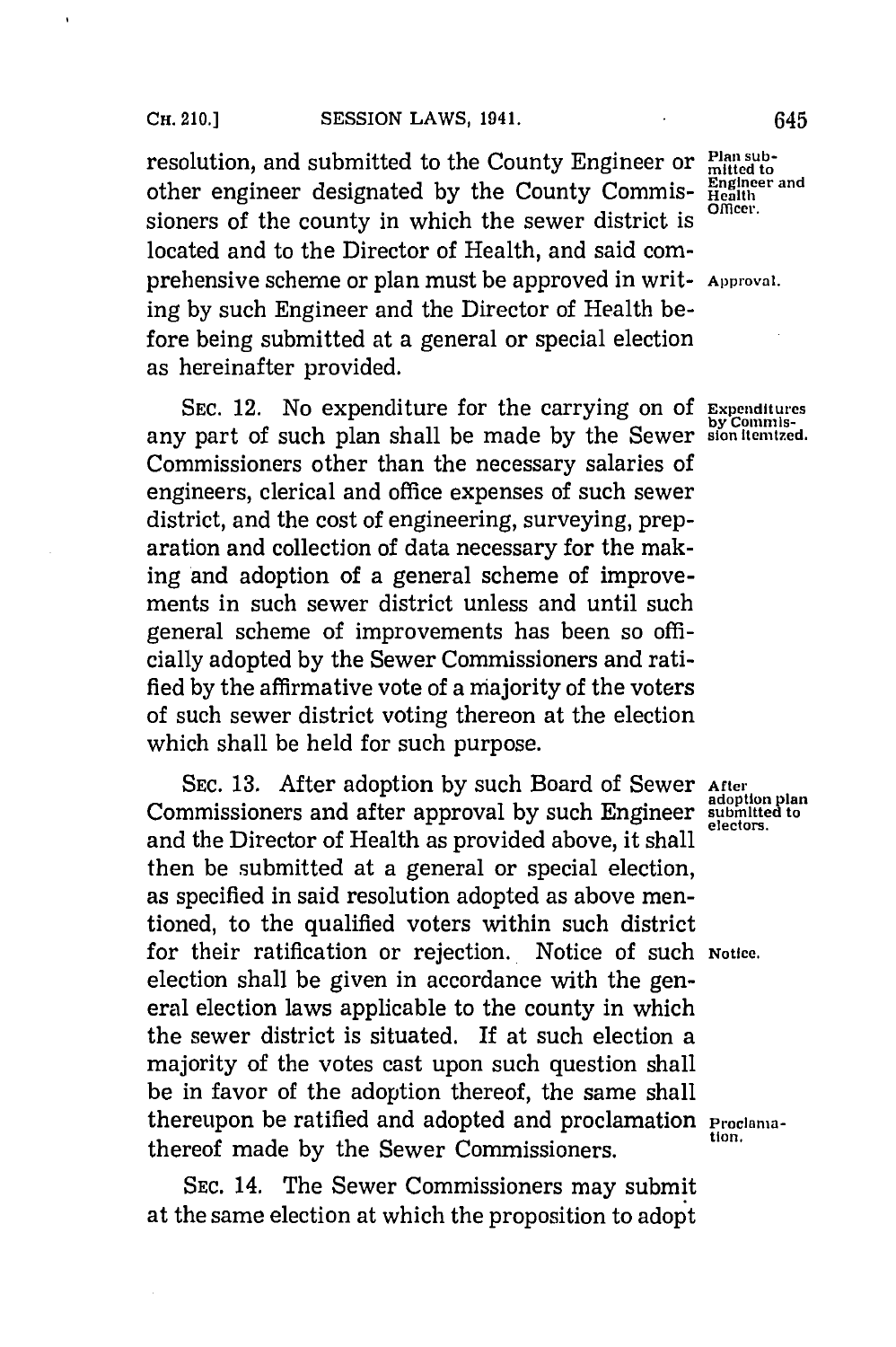Indebtedness the comprehensive plan or scheme is submitted, or at any general or special election, a proposition that said sewer district incur a general indebtedness for the construction of any part or all of said comprehensive plan. Such proposition to incur indebtedness shall be submitted so as to enable the voters to vote for or against the same, independent of any vote on the proposition to adopt the comprehensive plan or scheme. If such general indebtedness is to be incurred, the amount of such indebtedness and the terms thereof shall be included in the proposition submitted to the qualified voters as aforesaid, and such proposition, to be effective, shall be adopted and Vote assented to **by** three-fifths (3%) of the qualified voters of the said sewer district voting on said proposition at said election.

**bond** proposal<br>submitted.

Powers after **SEC. 15. Whenever a proposition has been adopted plan adopted** as aforesaid, the Sewer Commissioners shall have power to proceed forthwith to carry out said general scheme or plan to the extent specified in the proposition to incur such general indebtedness.

**Revenue** SEC. **16.** Such Commissioners may submit at the same election at which the proposition to adopt the comprehensive plan is submitted, or at any other general or special election, a proposition that such sewer district issue revenue bonds for the construction or other costs of any part or all of said comprehensive plan. Such proposition to issue revenue bonds shall be submitted so as to enable the voters to vote for or against the same, independent of any vote on the comprehensive plan submitted to the qualified voters as aforesaid, and if revenue bonds are to be issued the amount of the revenue bonds to be issued and the terms thereof shall be included in the proposition submitted to the qualified voters as aforesaid. Such proposition for issuance of revenue **necessary.** bonds, to be effective shall be adopted and assented to by three-fifths  $(3/2)$  of the qualified voters of the

**Vote**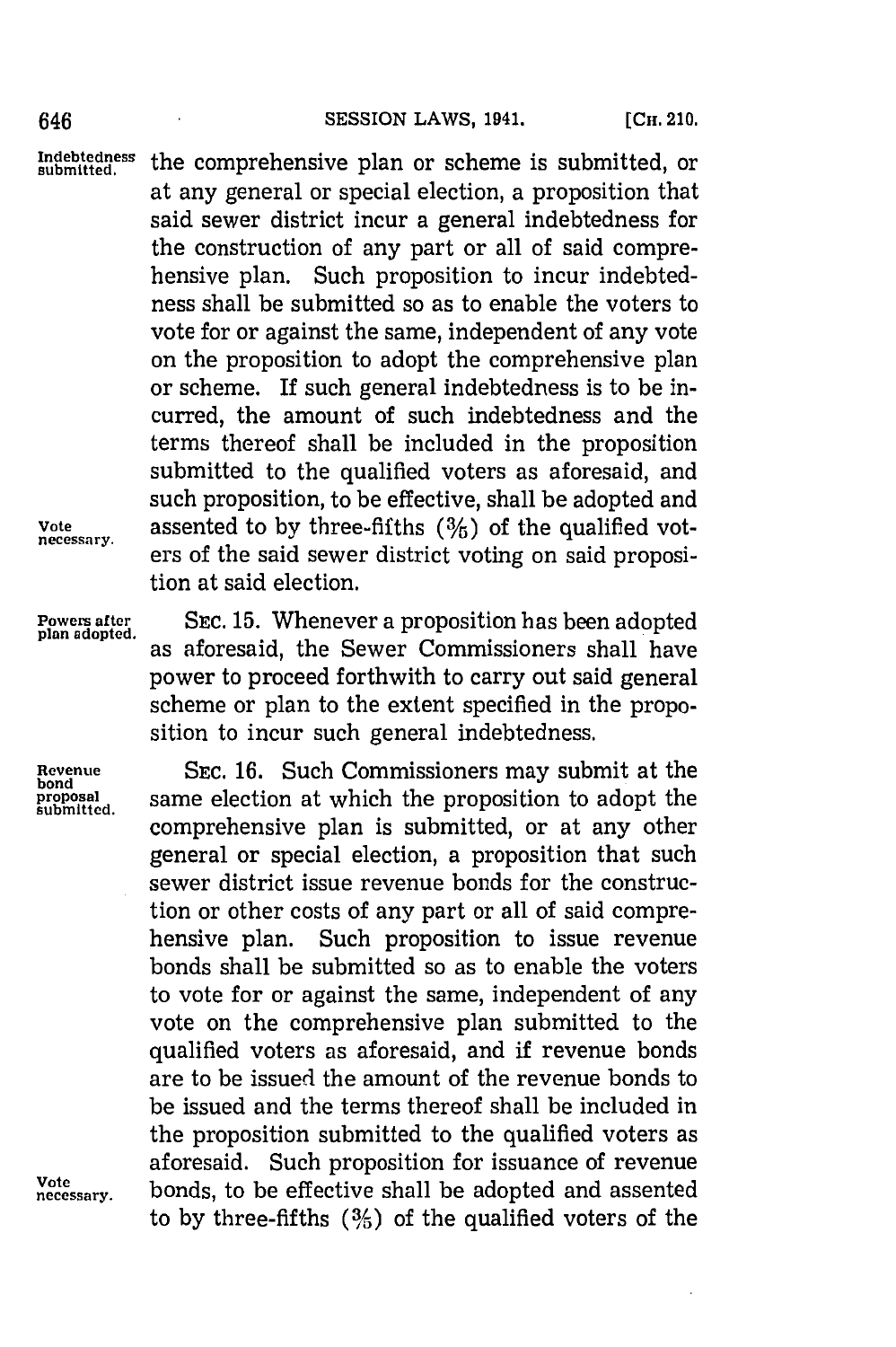# CH. 210.] SESSION LAWS, 1941. 647

said sewer district voting on such proposition at said election. Whenever a proposition has been adopted as aforesaid, the Sewer Commissioners shall have **To proceed** after favorpower to proceed forthwith and carry out said gen- **able election.** eral plan to the extent specified.

SEC. 17. In the same manner as herein provided **Additio** for the adoption and ratification of the original com-  $_{\rm submitted}^{\rm better}\,$ prehensive scheme, and after the adoption of the original comprehensive scheme, a plan providing for additions and betterments to the original comprehensive scheme may be adopted and ratified. The sewer district may incur a general indebtedness for the construction of the additions and betterments in the same way the general indebtedness may be incurred for the construction of the original comprehensive scheme after submission to the voters of the entire district in the manner the original proposition to incur indebtedness may be submitted. Upon ratifi- **Ratification.** cation the additions and betterments may be carried out **by** the Sewer Commissioners to the extent specified in the proposition to incur such general indebtedness. The sewer district may issue revenue bonds **Revenue** to pay for the construction of the additions and betterments in the same way revenue bonds may be issued for payment of the construction of the original comprehensive plan or any portion thereof.

**SEC. 18.** Whenever the qualified voters of any such sewer district shall hereafter adopt a proposition for a sewer system as herein provided, or any additions and betterments thereto, and shall hereafter authorize a general indebtedness for. all the said proposition, or any part thereof, or any additions and betterments thereto or for refunding in whole or in part bonds theretofore issued, general sewer bonds **General obligation** for the payment thereof may be issued as herein- **bonds**. after provided. The said bonds shall be serial in form and maturity and numbered from one up consecutively. The said bonds shall bear interest not to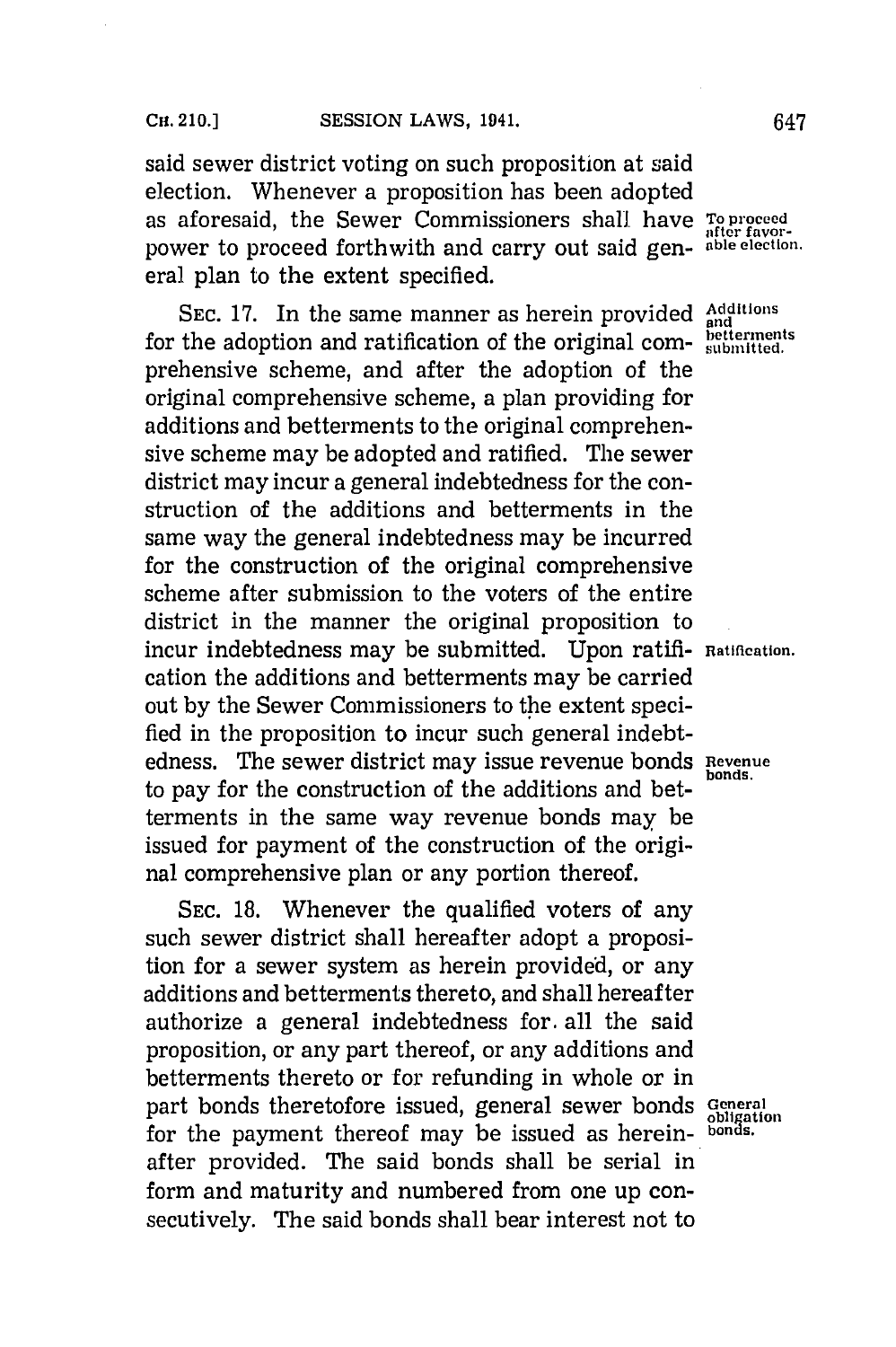Interest rate. exceed six per cent (6%) per annum, payable semiannually from date of said bonds until principal thereof is paid, with interest coupons, evidencing such interest to maturity, attached. The various **Maturity,** annual maturities shall commence with the second year after the date of issue of said bonds, and shall as nearly as practicable be in such amounts as will, together with the interest on all outstanding bonds be met **by** an equal annual tax levy for the payment of said bonds and interest: *Provided,* That only the Denomina-<br>tion of bonds. bond numbered one (1) of any issue shall be of a denomination other than a multiple of one hundred dollars **(\$100).**

Maximum **Bonds** issued under this act shall never be issued bond period. to run for a longer period than thirty (30) years from the date of the issue and shall as near as practicable be issued for a period which will be equivalent to the life of the improvement to be acquired **by** the issue of the bonds.

**Bond form.** .The bonds shall be signed **by** the presiding officer of the Board of the Sewer Commissioners and shall be attested **by** the Secretary of the said Board under the seal of the sewer district, and the interest coupons shall be signed **by** the facsimile signature of the presiding officer of the Board of Sewer Commissioners and shall be attested **by** the facsimile signature of the Secretary of the Board of Sewer Commissioners.

**Levy'.** There shall be levied **by** the officers or governing body now or hereafter charged **by** law with the duty of levying taxes in the manner provided **by** law an annual levy sufficient to meet the annual or semiannual payments of principal and interest on the said bonds maturing as herein provided upon all taxable property within such sewer district.

**Sale of bonds,** Said bonds shall be sold in such manner as the Sewer Commissioners shall deem for the best interest of the sewer district, and at a price not less than par and accrued interest.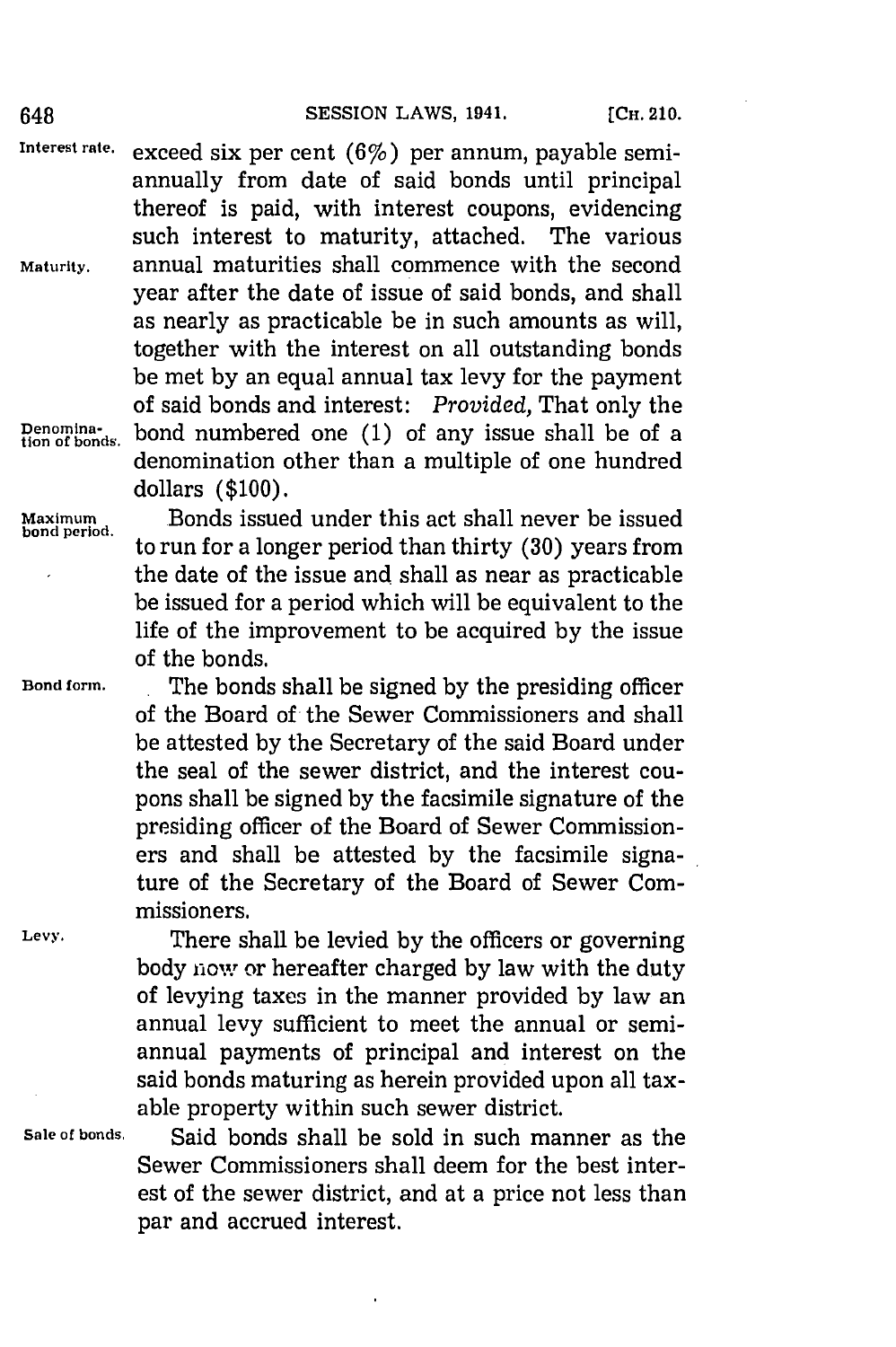SEC. 19. Whenever the qualified voters of any Bevenue such sewer district shall adopt a proposition for a sewer system as herein provided, and shall hereafter authorize sewer revenue bonds to pay for said proposition or any part thereof or any additions and betterments thereto, or for refunding in whole or in part sewer revenue bonds theretofore issued, sewer revenue bonds may be issued as hereinafter provided. Said bonds shall be either registered as to principal only or shall be bearer bonds, shall be in denomina- **Denomina**tions of not less than one hundred dollars (\$100) nor more than one thousand dollars **(\$1,000);** shall be numbered from one **(1)** up consecutively; shall bear the date of their issue; shall be payable serially up to a maximum period of not to exceed thirty (30) Maximum<br>work: shall been interest at a rate not to exceed six interestrate. years; shall bear interest at a rate not to exceed six **£nterest rate.** per cent  $(6%)$  per annum from date of said bonds until principal thereof is paid, interest payable semiannually and evidenced to maturity **by** coupons attached to said bonds; shall be executed **by** the presiding officer of the Board of Sewer Commissioners **Bond forrm.** and attested **by** the Secretary thereof and the seal of the district thereto affixed; and may have facsimile signatures of said chairman or vice-chairman and Secretary imprinted on the interest coupons in lieu of original signatures.

SEC. 20. The Sewer Commissioners shall have *Special fund*<br>created. power and are required to create a special fund, or funds, for the sole purpose of paying the interest and principal of such bonds, as herein provided into which special fund or funds the said Sewer Commis- Restrictions. sioners shall obligate and bind the sewer district to set aside and pay a fixed proportion of the gross revenues of the system of sewers, or any fixed amount out of and not exceeding a fixed proportion of such revenues, or a fixed amount without regard to any fixed proportion, and such bonds and the interest thereof shall be payable only out of such special fund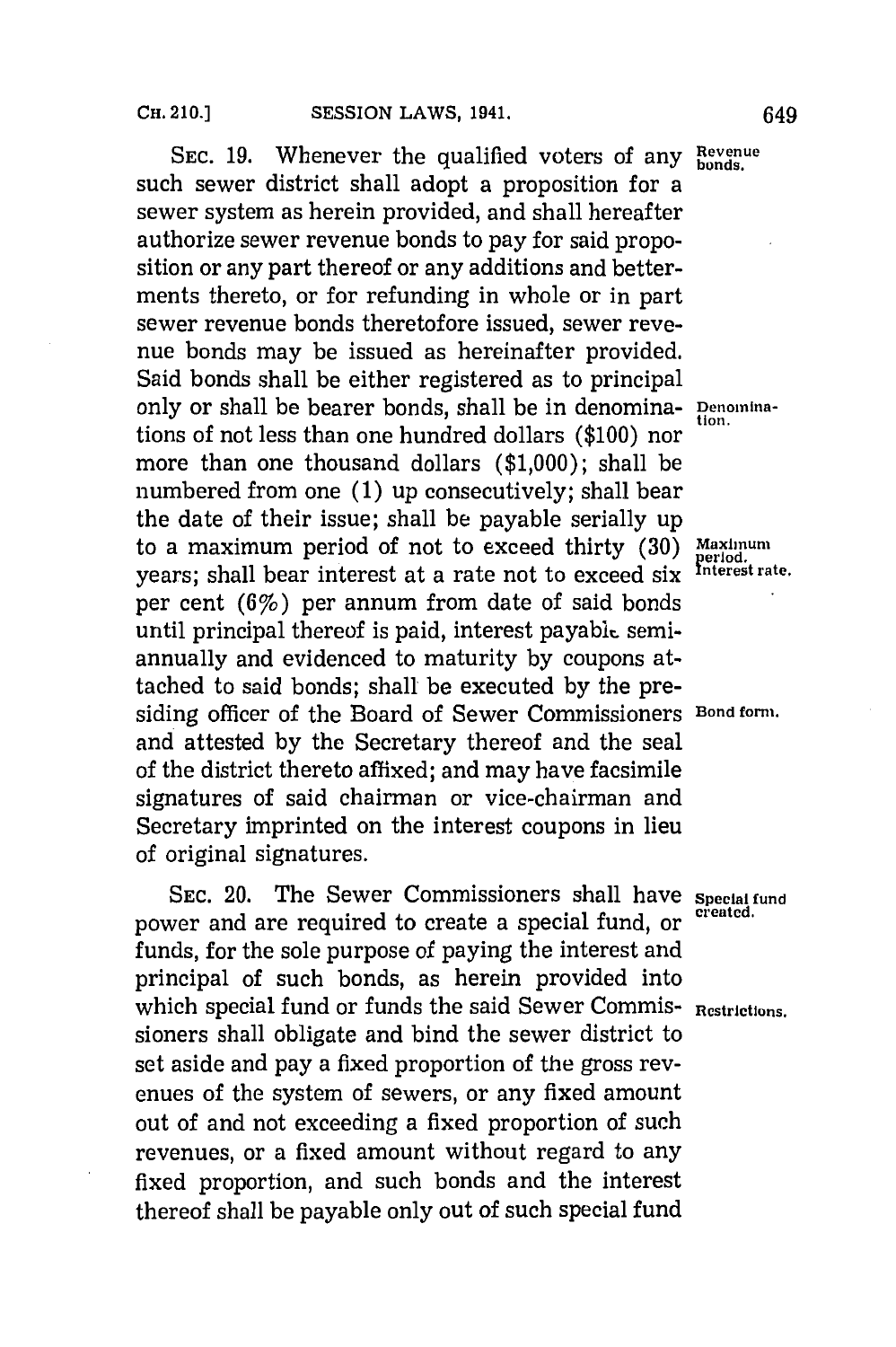### 650 **SESSION LAWS, 1941.** [CH. 210.

**special fund.**

Lien against or funds, and shall be a lien and charge against all revenues, including payments received from utility local improvement districts, if any, such lien to be superior to operating and maintenance expenses.

**Payments to SEC.** 21. In creating any such special fund or funds the Sewer Commissioners of such sewer district shall have due regard to the cost of operation and maintenance of the plant or system as constructed or added to, and to any proportion or part of the revenue previously pledged as a fund for the payment of bonds, warrants or other indebtedness, and shall not set aside into such special fund a greater **Proportion of** and shall not set aside into such special fund a greater reveues. amount or proportion of the revenue and proceeds than in their judgment will be available over and above such cost of maintenance and operation and the amount or proportion, if any, of the revenue so previously pledged. Any such bonds, and the interest thereon, issued against any such fund as herein provided, shall be a valid claim of the holder thereof Lien of **only as against the said special fund and its fixed** proportion or amount of the revenue pledged to such fund, and shall not constitute an indebtedness of such sewer district within the meaning of the constitutional provisions and limitations. Each such bond or warrant shall state upon its face that it is payable from a special fund, naming the said fund and the resolution creating it. Said bonds shall be sold in such manner as the Sewer Commissioners shall deem for the best interests of the sewer district, either at **Sale of public or private sale and at any price, but not at any price where the effective cost of money to the sewer Limitations,** district, shall exceed seven per cent **(7%)** per annum, and the said Commissioners may provide in any contract for the construction and acquirement of the proposed improvement that payment therefor shall be made in such bonds at par value thereof.

> When any such special fund shall have been heretofore or shall be created and any such bonds shall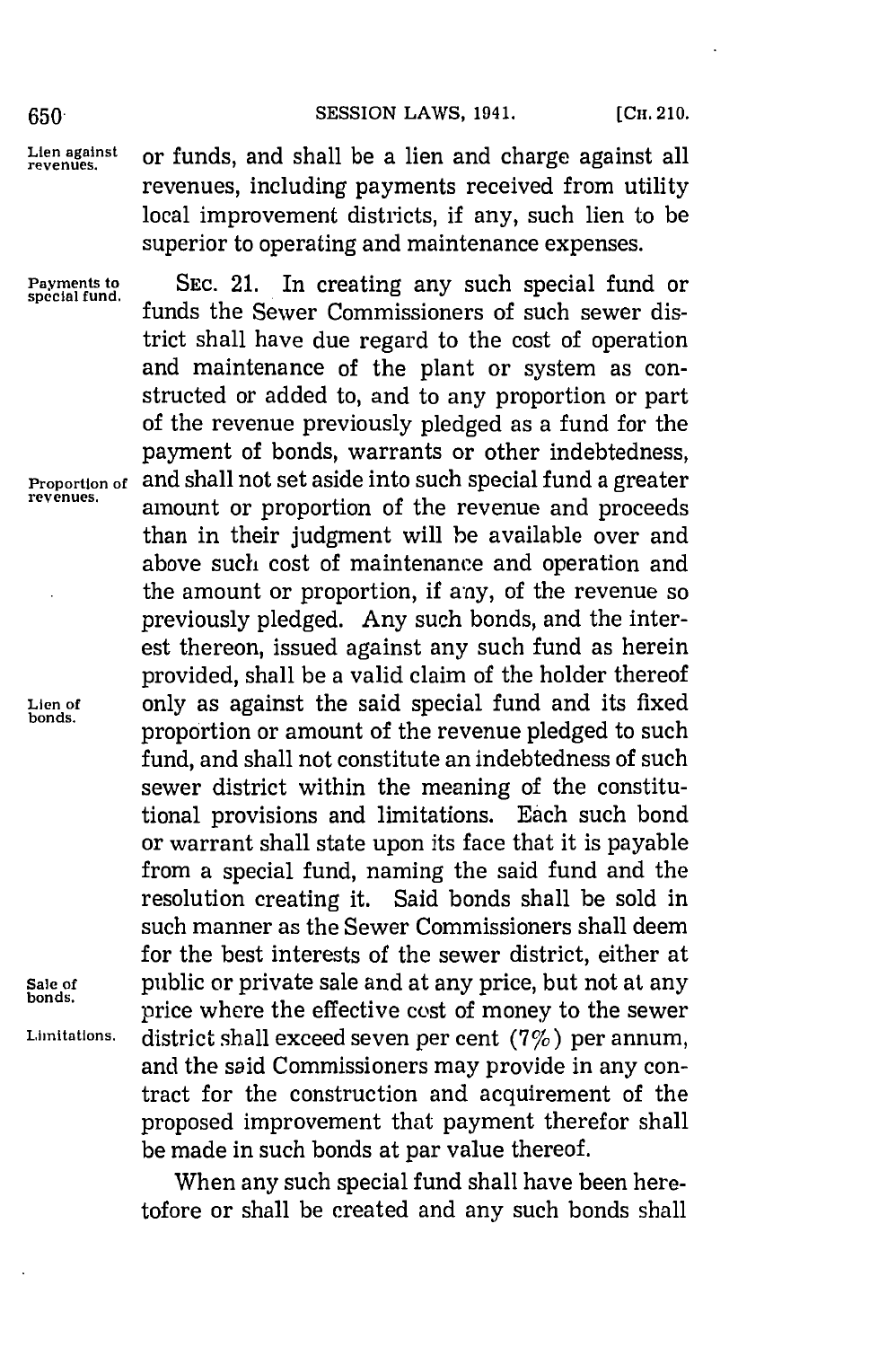have been heretofore or shall hereafter be issued against the same, a fixed proportion or a fixed amount out of and not to exceed such fixed proportion, or a fixed amount without regard to any fixed proportion, of revenue shall be set aside and paid into **Condition.** said special fund as provided in the resolution creating such fund. In case any sewer district shall fail thus to set aside and pay said fixed proportion or amount as aforesaid, the holder of any bond against such special fund may bring suit or action Right of against the sewer district and compel such setting aside and payment.

**SEC.** 22. The Sewer Commissioners of any sewer district, in the event that such sewer revenue bonds are issued against the revenues of such system of Tofix rates sewers, shall provide for revenues **by** fixing rates and charges for the furnishing of sewerage disposal service to those receiving such service. Such rates and charges are to be fixed as deemed necessary **by** such Sewer Commissioners, so that uniform charges<br>will be made for the same class of service. Such Monthly will be made for the same class of service. rates are to be made on a monthly basis. The total revenues shall be so estimated and based to be sufficient to take care of costs of maintenance, operation, **Rate basis.** interest and principal amortization requirements and other charges.

**SEC. 23.** The Sewer Commissioners shall enforce **commis**collection of such sewerage disposal service charges **enforce** against property owners receiving such services, such charges being deemed charges against the property served, **by** addition of penalties of not more than ten per cent (10%) thereof in cases of failure to pay **Penalties for** delinguensaid charges at times fixed by resolution. Said Com-cies. missioners may provide **by** resolution that where such charges are delinquent for any specified period of time, the sewer district shall certify such delinquencies to the County Treasurer of the county in **Certify do-linquencies** which said district is situated and such charges, and <sup>to Treasurer.</sup>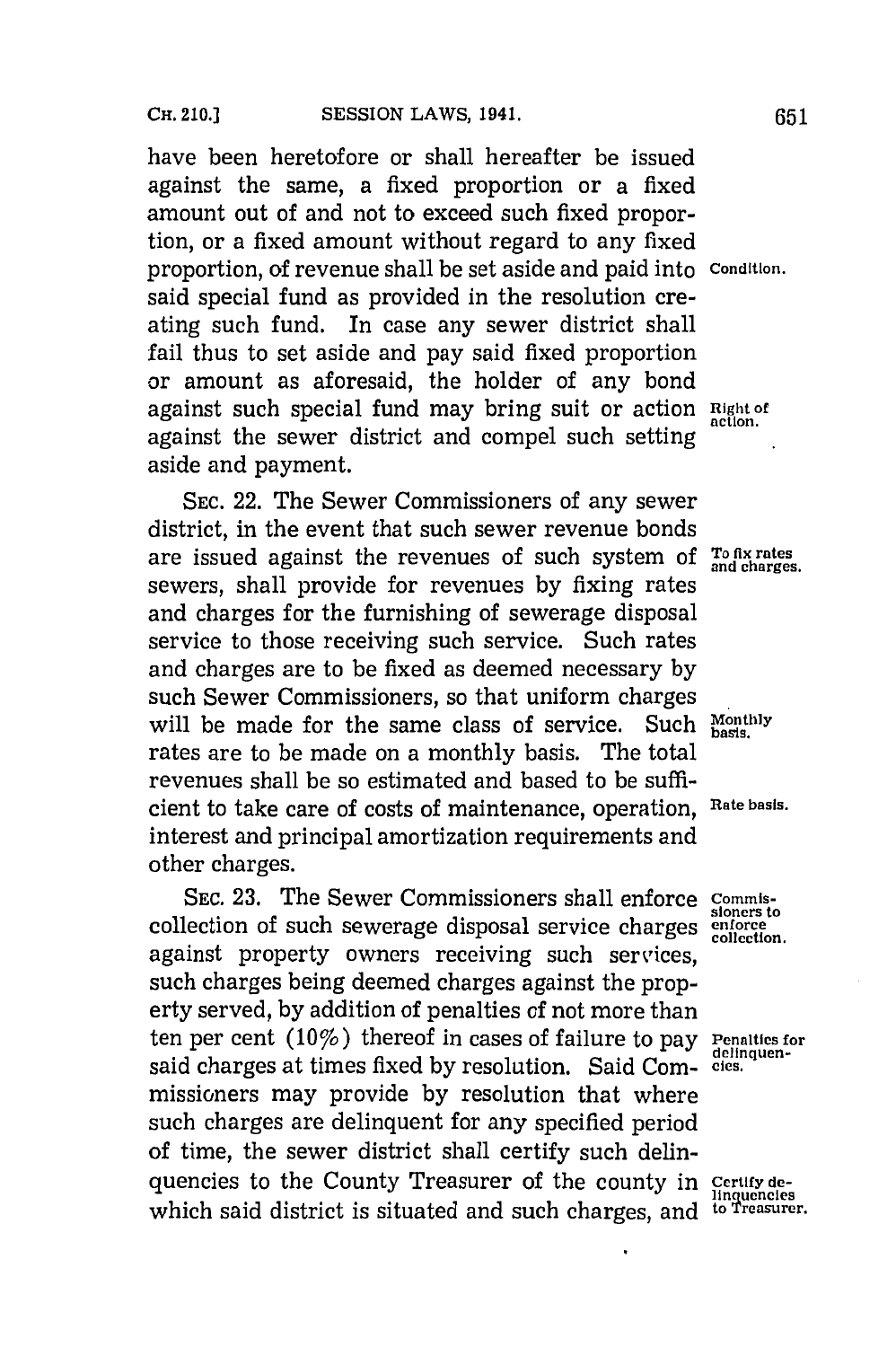**,qe** at the rate of not more than eight per cent (8%) per annum, shall be a lien against the properties upon

**SEC.** 24. Such district shall have the right, at any time after such charges and penalties are de-

bring suit in foreclosure by civil action in the Su-

county in which such district is situated. In such suit the court may allow, in addition to the costs, and disbursements provided **by** statute, such an attorneys fee as the court may adjudge reasonable. Such suit or action shall be deemed to be a proceeding in rem,

district against an individual, or against all of those who are delinquent in one action, and the statutes and rules of the Court shall control as in other civil

lien for general taxes.

Interest on any penalties added thereto, and interest thereon attan

**Lien. which said service was received, subject only to the** 

**Right to fore-** linquent for a period of sixty **(60)** days or more, to

**Procedure.** perior Court of the State of Washington in the

**Proceeding** and the action may be brought in the name of such in rem.

actions.

**SEC. 25.** The Sewer Commissioners shall have **Powers of** the power to create and **fill** positions necessary for sioners. the operation of such districts and fix salaries and surety bonds thereof. The superintendent or person charged with the management, operation and maintenance of the system of sewers, however, shall, at the option of the County Engineer or other engineer designated **by** the County Commissioners, be appointed subject to such County Engineer or such other engineer's approval.

SEC. 26. Any sewer district shall have the power **U. 11. 1.** to establish utility local improvement districts **districts** within its territory as hereinafter provided, and to levy special assessments under a mode of annual installments extending over a period not exceeding **Installment** twenty (20) years on all property specially benefited by any local improvement, on the basis of the special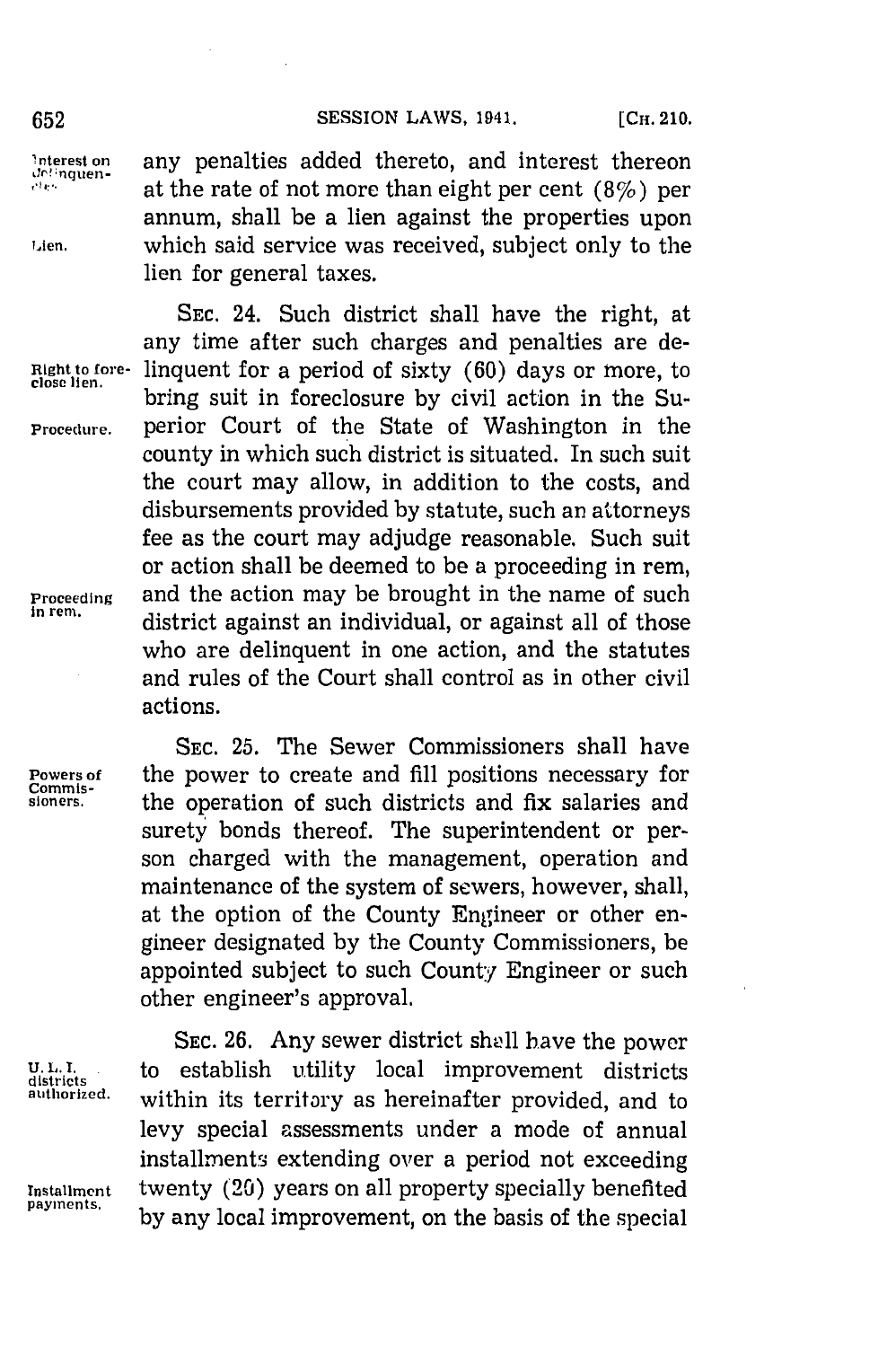benefits to pay in whole or in part the damages or costs of any improvements ordered in such sewer district. The levying, collection and enforcement **Assessments.** of all public assessments hereby authorized shall be in the manner now and hereafter provided **by** law for the levying, collection and enforcement of local improvement assessments **by** cities of the first class, in so far as the same shall not be inconsistent with the provisions of this act. The duties devolving upon the City Treasurer under said laws are imposed upon the County Treasurer for the purposes of this act. **Duties of Co.** The mode of assessment shall be in the manner to be determined **by** the Sewer Commissioners **by Manner of** resolution. It must be specified in any petition for the establishment of a utility local improvement district and in the comprehensive scheme or plan or amendment thereto previously duly ratified at an election, that the assessments shall be for the sole purpose of payment into the revenue bond fund for the payment of revenue bonds. Assessments in any utility local improvement district may be made on the basis of special benefits up to but not in excess of the total cost of any comprehensive scheme or plan payable **by** issuance of revenue bonds. No warrants or bonds shall be issued in any such utility local improvement district, but the collection of interest and principal on all assessments in such utility local **Assessments paid in** improvement district, when collected, shall be paid special fund. into the revenue bond fund.

**SEC. 27. Whenever a petition signed by the own-** Petition by ers of at least fifty-one per cent (51%) of the area of alteration. the land in the district, to be therein described, shall be filed with the Sewer Commissioners, asking that **Contents.** any portion of the general plan adopted be ordered, and defining the boundaries of the utility local improvement district to be created and to pay in whole **Creating**<br>U.L.I.D. or in part the cost thereof, it shall be the duty of the Sewer Commissioners to fix a date for hearing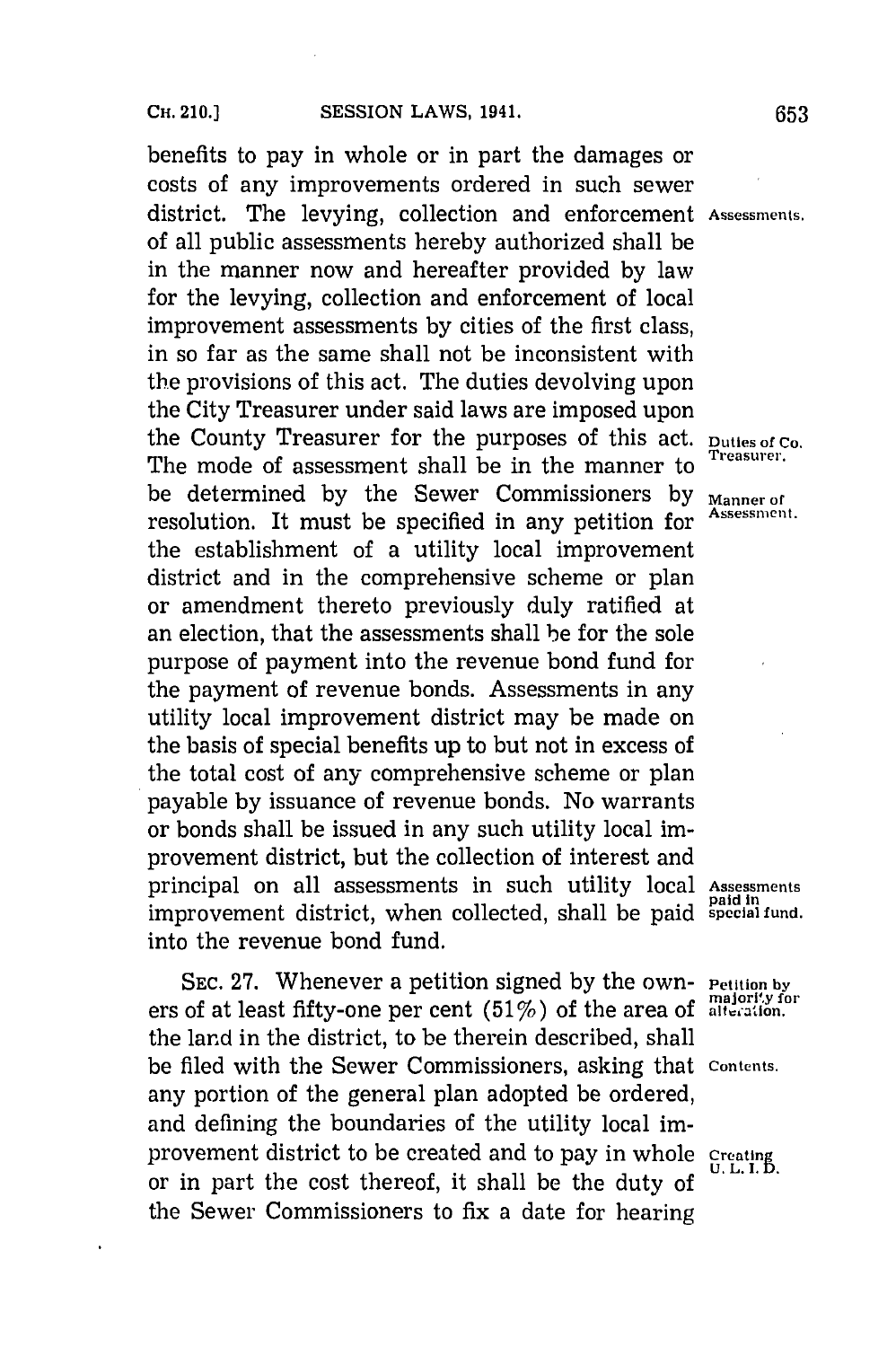654 **SESSION LAWS, 1941.** [CH. 210.

on such petition. Notice of the time and place of **Notice of** the hearing. shall be given **by** publication of a notice of the hearing in a newspaper of general circulation throughout the sewer district once a week for Publication, two (2) consecutive weeks before the date of the hearing, and notice shall also be given **by** mailing **By** mailing, at least fifteen **(15)** days before the hearing similar notice to the owners or reputed owners of the land in such proposed district as they appear on the books of the County Assessor of the county in which the sewer district is located.

**SEC. 28.** When such petition is presented for hearing the board of Sewer Commissioners shall hear **Hearing,** objections to such formation from any person, firm or corporation affected **by** the formation of such dis-**Objections.** trict. At such hearing the Sewer Commissioners may alter the boundaries of such proposed district and prepare and adopt detailed plans of any such utility local improvement and declare the estimated cost thereof.

**Resolution** If the Sewer Commissioners shall find that such **to improve.** district shall be formed they shall **by** resolution order such improvement, provide the general funds **Other duties,** of the sewer district to be applied thereto, acquire all necessary lands therefor, pay all damages caused thereby and commence in the name of the sewer district such eminent domain proceedings and supplemental assessment or reassessment proceedings to pay all eminent domain award, as may be necessary to entitle said sewer district to proceed with such work. Said Sewer Commissioners shall thereafter proceed with such work and shall make and file **File assess-** with the County Treasurer, its roll levying special men rol. assessments in the amount to be paid **by** special assessment against the property situated within such utility local improvement district in proportion to the special benefits to be derived **by** the property in such utility local improvement district from such improvement.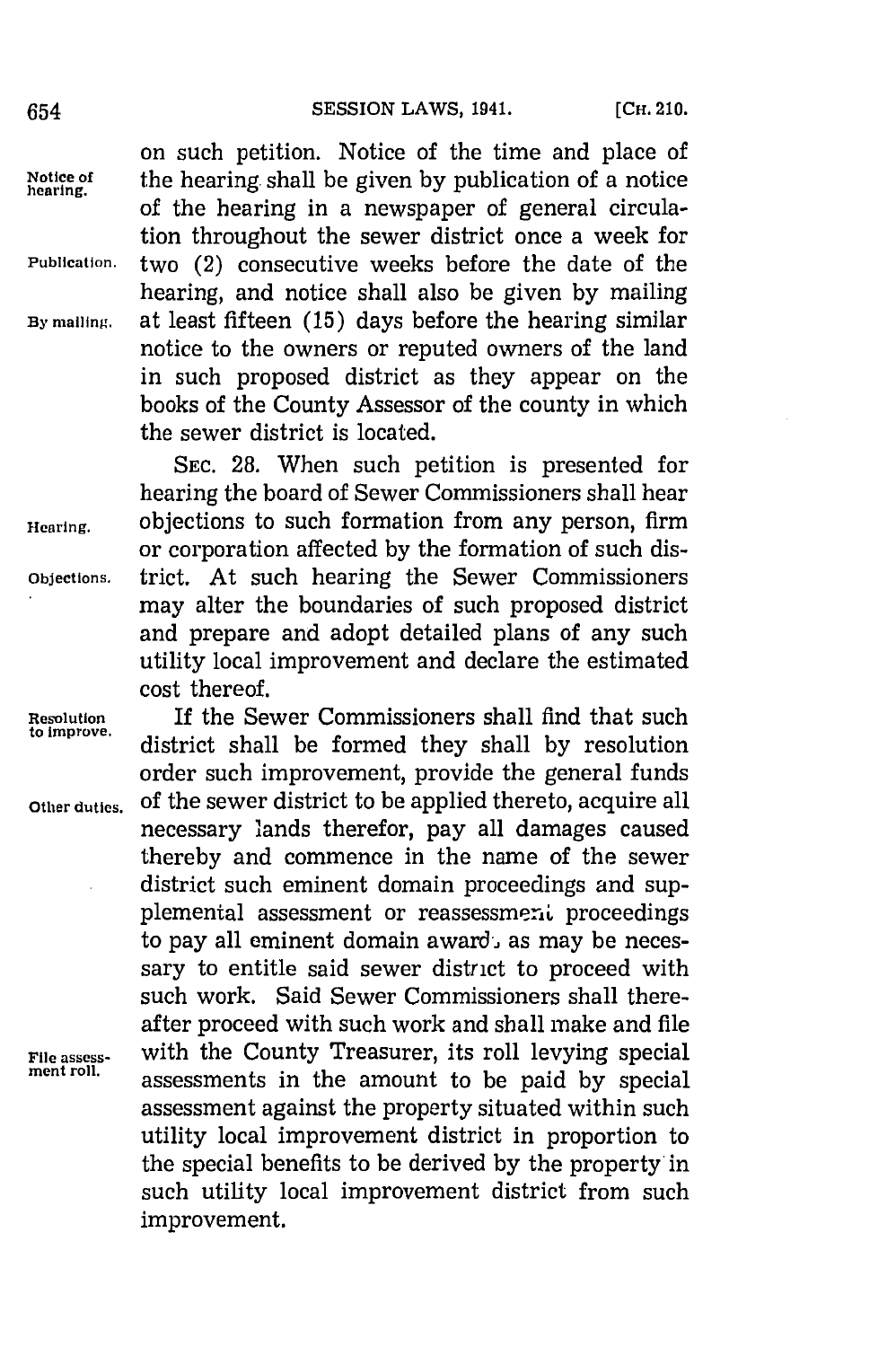**SEC. 29.** Before the approval of such roll a notice **Publication** shall be published once a week for two  $(2)$  consecutive weeks in a newspaper of general circulation in such utility local improvement district, stating **Contents.** that such roll is on file and open to inspection in the office of the Secretary of the Sewer Commissioners, and fixing the time not less than fifteen **(15)** or more than thirty **(30)** days from the date of the first publication of such notice within which protests must be filed with the Secretary of said Sewer Commissioners against any assessments shown thereon, and fixing a time when a hearing shall be held **by** said Commission on said protests. Such notice shall also be given by mailing at least fifteen (15) days before **Notice by** the hearing, similar notice to the owners or reputed owners of the land in such utility local improvement district as they appear on the books of the County Assessor of the county in which the sewer district is located.

SEC. 30. At such hearing on a protest to an assess- May alter ment, or any adjournment thereof, the Sewer Com-bearing. missioners shall have power to correct, revise, raise, lower, change or modify such roll, or any part thereof, and to set aside such roll, and order that such assessment be made de novo, as to such body shall appear equitable and just and may then **by** resolution approve the same. In the event of any assessment being raised a new notice similar to such **New notice** first notice shall be given, after which final approval increase. of such roll may be made **by** the Sewer Commissioners. Whenever any property shall have been entered originally upon such roll and the assessment upon any such property shall not be raised, no objection thereto shall be considered **by** the Sewer **Objections** Commissioners or by any Court on appeal unless waived. such objection be made in writing at, or prior, to the date fixed for the original hearing upon such roll.

**of notice of**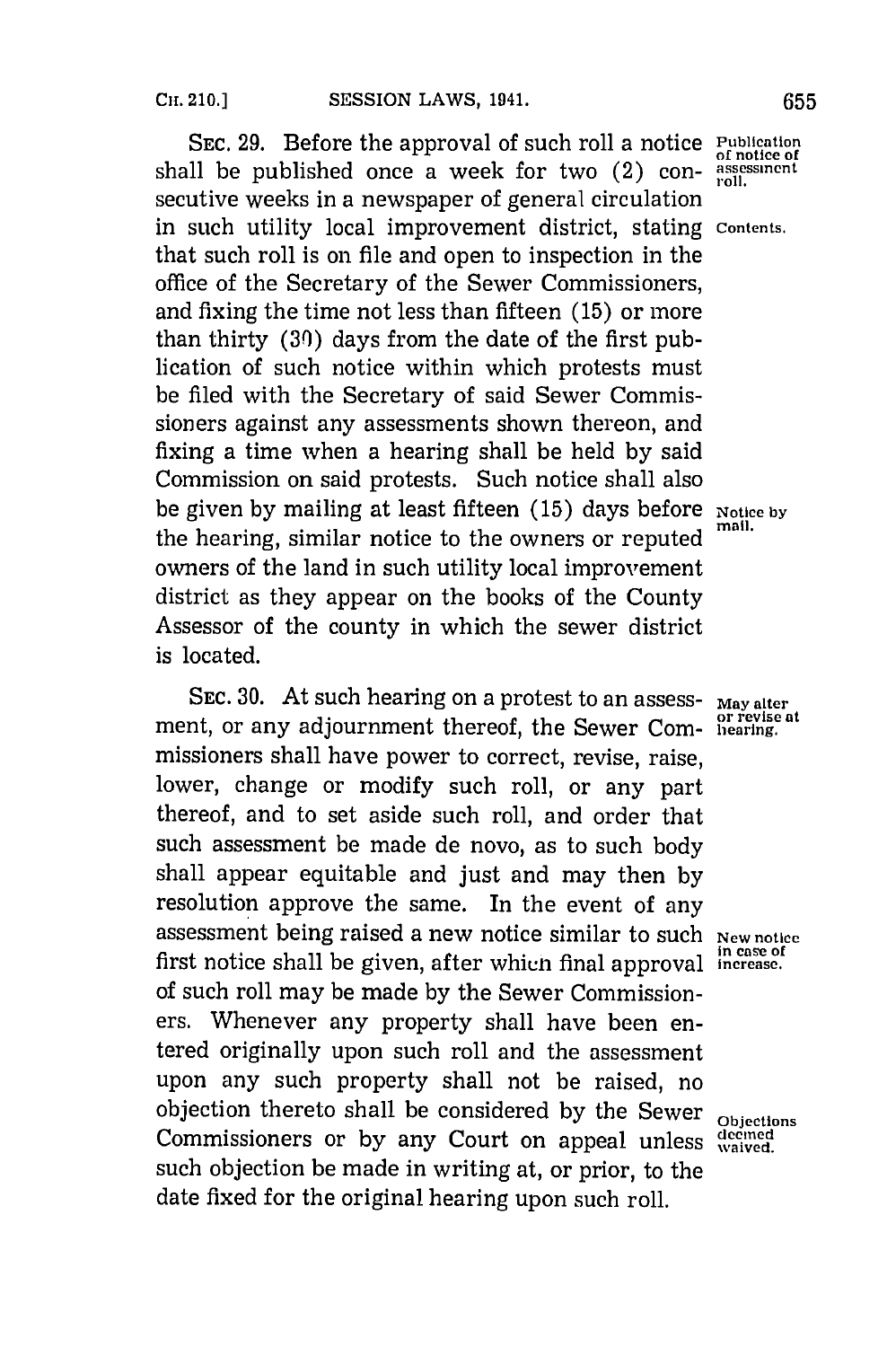### 656 **SESSION LAWS, 1941. [CH. 210. ]**

**Additional If SEC. 31.** In the event that any portion of the sys- **inadequate.** tem after its installation in such utility local improvement district is not adequate for the purpose for which it was intended, or that for any reason changes, alterations or betterments are necessary in any portion of the system after its installation, **Creation** then such district, with boundaries which may in- **same as oisricna** elude one or more ex'sting utility local improvement districts, may be created in the sewer district in the same manner as is provided herein for the creation of utility local improvement districts. Upon the organization of such a utility local improvement district as provided for in this section the plan of the improvement and the payment of the cost of the improvement shall be carried out in the same manner as is provided herein for the carrying out of and the paying for the improvement in the utility local improvement districts previously provided for in this act.

**Decision may SEC. 32.** The decision of the Sewer Commission **be reviewed**

**by court,** upon any objections made within the time and in the manner herein prescribed, may be reviewed **by** the Superior Court upon an appeal thereto taken in the following manner. Such appeal shall be made **Manner of by** filing written notice of appeal with the Secretary of said Sewer Commission and with the Clerk of the Superior Court in the county in which such sewer **contentf. of** district is situated within ten **(10)** days after the **notice.** resolution confirming such assessment roll shall have become published, and such notice shall describe the property and set forth the objections of such appellant to such assessment. Within ten **(10)** days from the filing of such notice of appeal with the Clerk of the Superior Court, the appellant shall file with the Clerk of said Court, a transcript consisting of **Record,** the assessment roll and his objections thereto, together with the resolution confirming such assessment roll and the record of the Sewer District Com-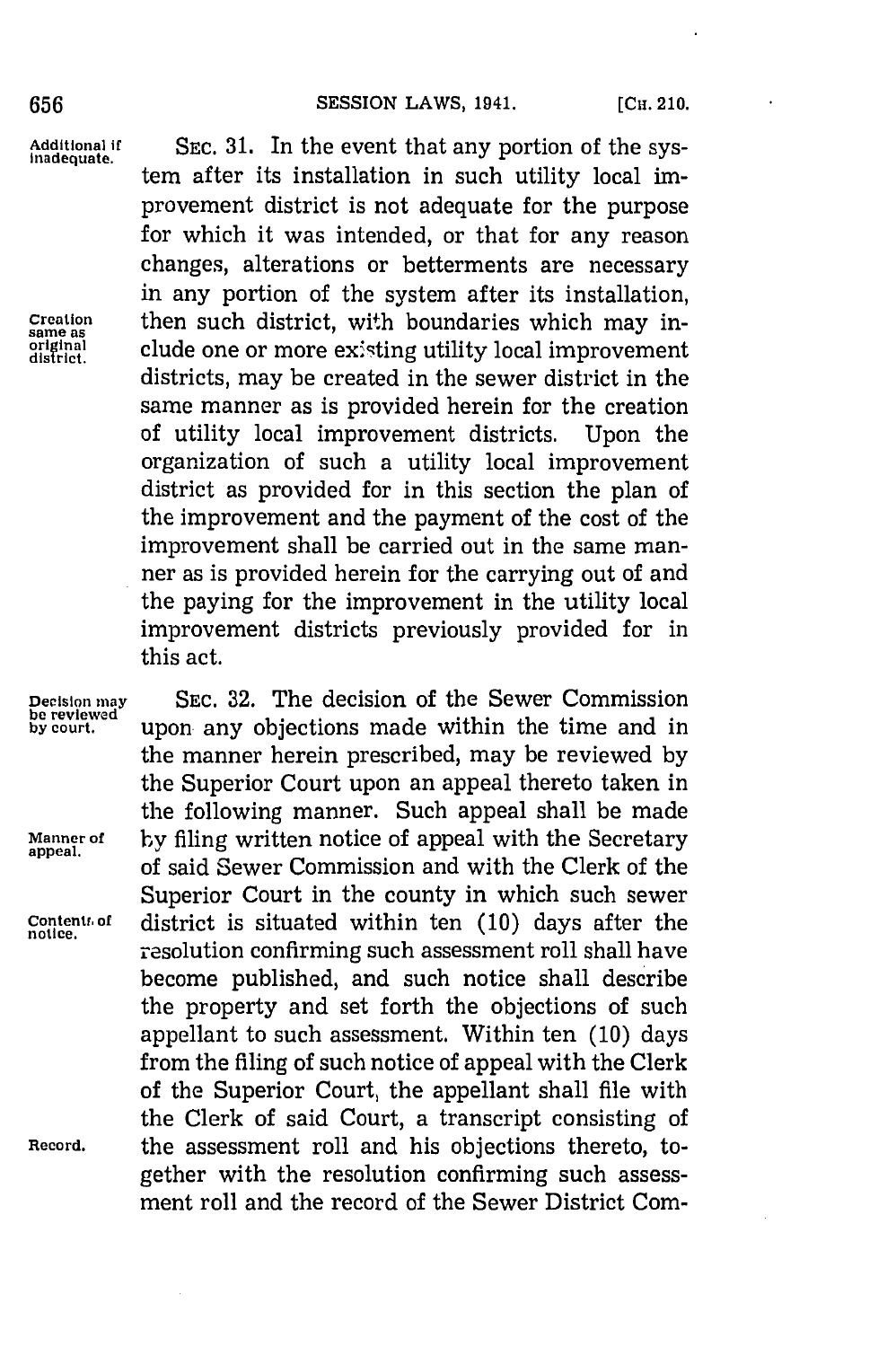# CH. **210.JSESSION** LAWS, 1941.67 **CH.** 210.] **657**

mission with reference to said assessment, which transcript, upon payment of the necessary fees therefor, shall be furnished by such Secretary of said Record-Sewer Commission and **by** him certified to contain **Secretary.** full, true and correct copies of all matters and proceedings required to be included in such transcript. Such fees shall be the same as the fees payable to *Fees.* the County Clerk for the preparation and certification of transcripts on appeal to the Supreme Court in civil actions. At the time of the filing of the notice of appeal with the Clerk of the Superior Court a sufficient bond in the penal sum of two hundred **Appeal bond.** dollars (\$200), with sureties thereon as provided **by** law for appeals in civil cases, shall be filed conditioned to prosecute such appeal without delay, and if unsuccessful, to pay all costs to which the sewer district is put **by** reason of such appeal. The Court may order the appellant upon application Additional therefor, to execute and file such additional bond or bonds as the necessity of the case may require. Within three **(3)** days after such transcript is filed in the Superior Court, as aforesaid, the appellant shall give written notice to the Secretary of such sewer district, that such transcript is filed. Said notice shall state a time, not less than three **(3)** days from the service thereof, when the appellant will call up the said cause for hearing. The Superior Court shall, Action to at said time or at such further time as may be fixed **preference. by** order of the court, hear and determine such appeal without a jury, and such cause shall have preference over all civil causes pending in said court, except proceedings under an act relating to eminent domain in such sewer district and actions of forcible entry and detainer. The judgment of the Court **Judgment.** shall confirm, correct, modify or annul the assessment in so far as the same affects the property of the appellant. **A** certified copy of the decision of the Court shall be filed with the officer who shall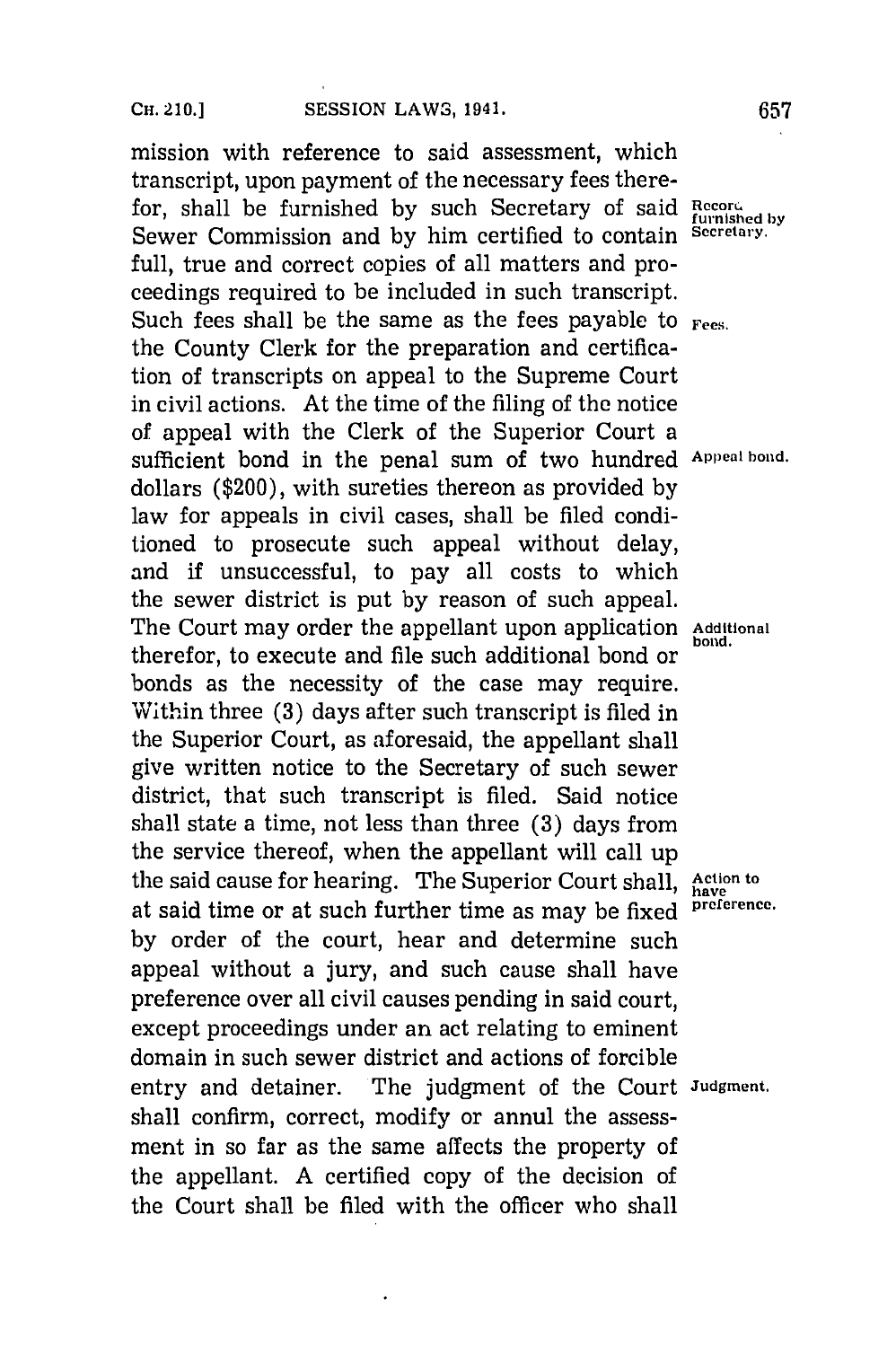### 658 **SESSION LAWS, 1941.** [CH. 210.

**comply with**

Officer to **have the custody of the assessment roll**, and he shall modify and correct such assessment roll in accord**judgment.** modify and correct such assessment roll in accordance with such decision. An appeal shall lie to the Supreme Court from the judgment of the Superior **Appeal to** Court, as in other cases, however, such appeal must **Supreme Court.** be taken within fifteen **(15)** days after the date of the entry of the judgment of such Superior Court, and the record and opening brief of the appellant **Procedure,** in said cause shall be filed in the Supreme Court within sixty **(60)** days after the appeal shall have been taken **by** notice as provided in this act. The -ime for filing such record and serving and filing of briefs in this section prescribed may be extended **by** order of the Superior Court, or **by** stipulation of **Order of** the parties concerned, The Supreme Court on such **Supreme Court.** appeal may correct, change, modify, confirm or annul the assessment in so far as the same affects the property of the appellant. **A** certified copy of the order of the Supreme Court upon such appeal shall be filed with the officer having custody of such **Officer to** assessment roll, who shall thereupon modify and correct such assessment roll in accordance with such decision.

**SEC. 33.** Whenever any assessment roll for local improvements shall have been confirmed **by** the Order of **Sewer Commission of such sewer district as herein**<br>Commission **provided** the requierity validity and correctness of **Conduction objection provided, the regularity, validity and correctness of raised.** the proceedings relating to such improvement, and to the assessment therefor, including the action of the Sewer Commission upon such assessment roll and the confirmation thereof, shall be conclusive in all things upon all parties, and cannot in any manner be contested or questioned in any proceeding whatsoever **by** any person not filing written objections to such roll in the manner and within the time provided in this act, and not appealing from the action of the Sewer Commission in confirming such assessment roll in the manner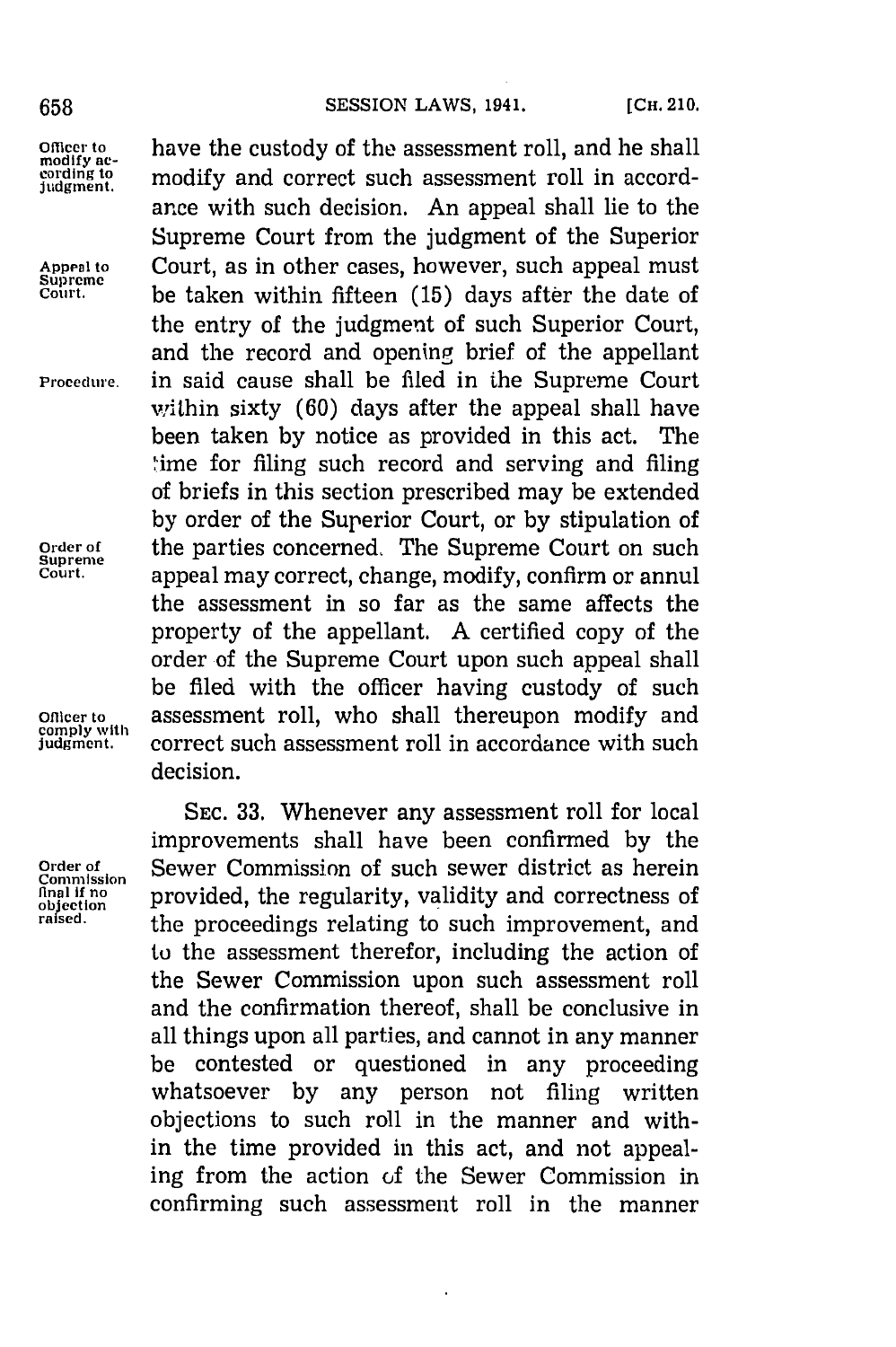and within the time in this act provided. No No suit if proceedings of any kind shall be commenced or **not filed,** prosecuted for the purpose of defeating or contesting any such assessment, or the sale of any property to pay such assessment, or any certificate of delinquency issued therefor, or the foreclosure of any lien issued therefor: *Provided,* That this section shall **Proviso.** not be construed as prohibiting the bringing of injunction proceedings to prevent the sale of any Injunction: real estate upon the grounds:

**(1)** that the property about to be sold does not appear upon the assessment roll, or

(2) that said assessment has been paid.

SEC. 34. The territory adjoining or in close  $\text{May annex}$  proximity to and in the same county with any sewer **property**. district, after its organization, may be annexed to and become a part of such sewer district. Such territory may either comprise or include that of one or more other sewer districts. Such annexation shall Mannexation. be effected in the following manner: Twenty-five per cent  $(25\%)$  of the legal electors residing within the territory proposed to be annexed may petition **Petition,** the said Sewer Commissioners of such sewer district and cause the question to be submitted to the legal electors of the territory proposed to be annexed, whether such territory will be annexed and become a part of such adjoining sewer district.

SEC. 35. Upon the filing of such petition with the Board of Sewer Commissioners of such sewer district, if the said Sewer Commissioners shall concur in the said petition, they shall then file such petition **Petition filed** with Auditor. with the County Auditor, who shall, within ten (10) Examination. days, examine the signatures thereof and certify to the sufficiency or insufficiency thereof. If such petition shall be found to contain a sufficient number of **Certificate.** signatures, the County Auditor shall transmit the same, together with his certificate of sufficiency attached thereto to the Board of County Commis-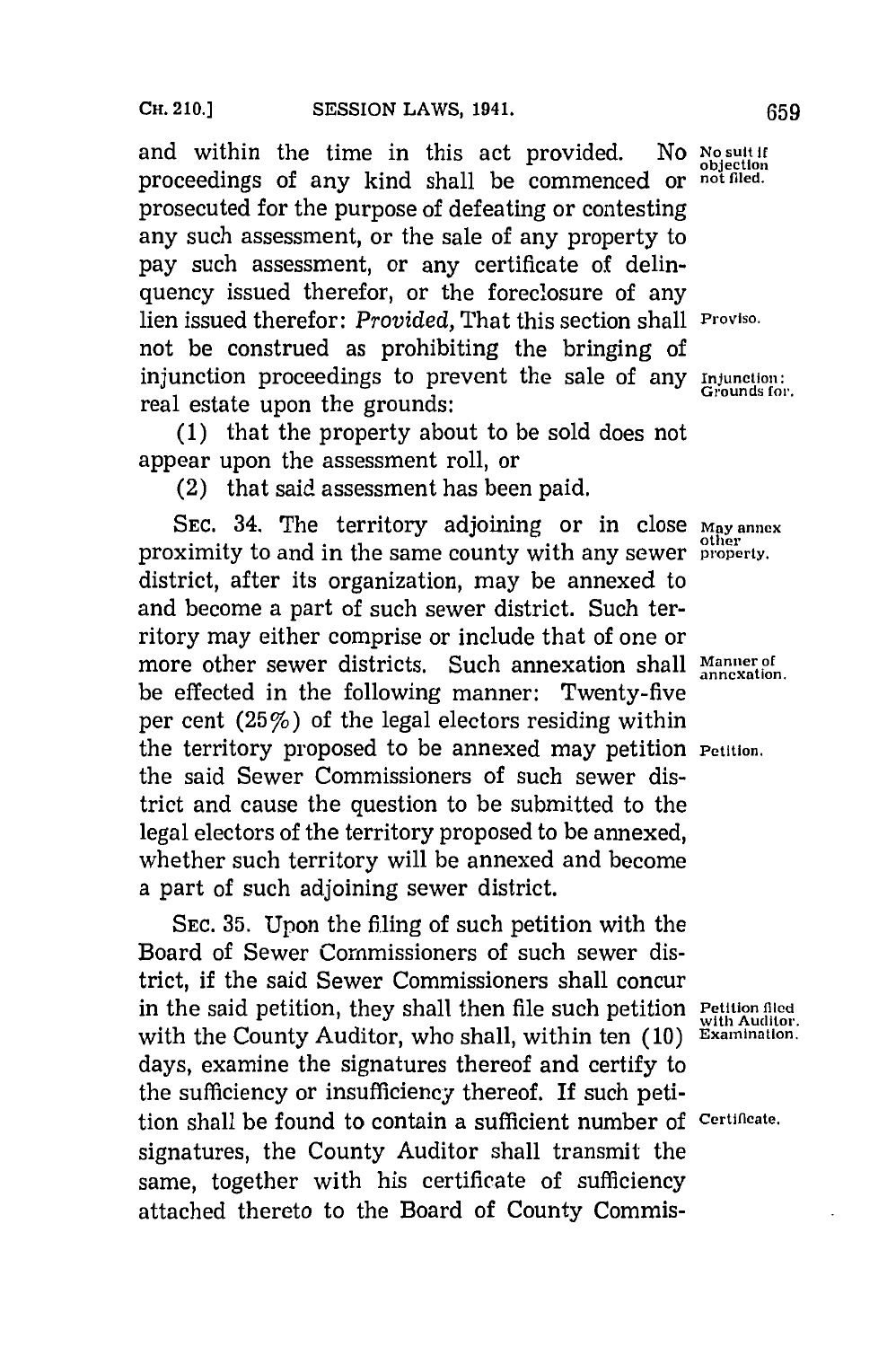sioners of the county in which the said district is Proviso, located. In the event that there are no legal electors residing in the territory proposed to be annexed, such petition may be signed **by** such a number as appear of record to own at least a majority of the acreage in the proposed district, and the petition shall disclose the total number of acres of land in the territory proposed to be annexed and shall also contain the names of all record owners of land within the territory proposed to be annexed.

**Procedure. SEC. 36.** Upon the filing of such petition for annexation with the Board of Sewer Commissioners of the said sewer district, if the Sewer Commissioners shall be satisfied as to the sufficiency of the petition and shall concur in the said petition, they shall thereupon transmit the petition, together with their certificate of concurrence attached thereto to the Board of County Commissioners of the county in which the sewer district is located. The Board of County Commissioners of such county, upon receipt from the County Auditor of a petition certified to contain a sufficient number of signatures of legal electors, or upon a receipt from the Board of Commissioners of the sewer district of a petition signed **by** such a number as own at least a majority of the acreage, together with a certificate of concurrence signed **by** the Board of Sewer Commissioners, at a regular or special meeting of the Board of County Notice of Commissioners of such county shall cause to be pub-<br>hearing.<br>Publication. lished for at losst two (2) weeks in two (2) sue lished for at least two  $(2)$  weeks in two  $(2)$  successive weekly issues of some weekly newspaper printed and published in said county, and in general circulation throughout the territory proposed to be annexed, and in case no such newspaper be printed or published, then at least once a week for two (2) successive weeks in some newspaper of general circulation therein, a notice that such a petition has been presented, stating the time of the meeting at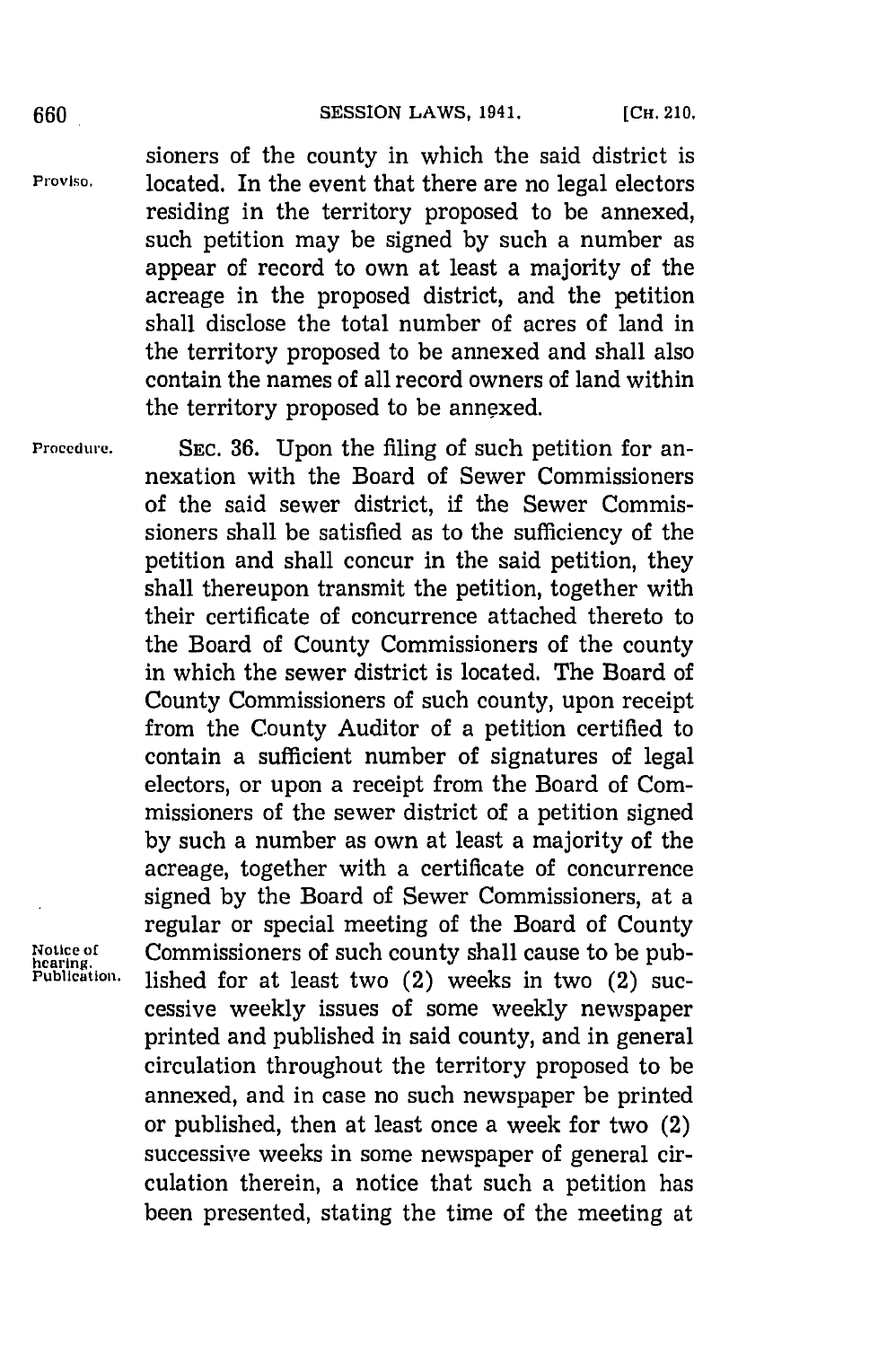which the same shall be presented, and setting forth the boundaries of the territory proposed to **be** annexed.

SEC. 37. When such petition is presented for **Hearing**. hearing, the said Board of County Commissioners shall hear the same or may adjourn said hearing Adjournfrom time to time not exceeding one (1) month in all, and any person, firm or corporation may appear before the Board of County Commissioners and make objections to the proposed boundary lines or to the annexation of the territory described in the petition. Upon a final hearing the said Board Final of County Commissioners shall make such changes in the proposed boundary lines as they deem to be **Findings and ettlement of** proper and shall establish and define such boundaries **ditrict.** and shall find whether the proposed annexation of the said territory as established **by** the said Board of County Commissioners to the said sewer district will be conducive to the public health, welfare and convenience and will be of special benefit to the land included within the boundaries of the territory proposed to be annexed to the said sewer district and so established **by** the said Board of County Commissioners. No lands which will not, in the **judg**ment of said Board of County Commissioners, be benefited **by** inclusion therein, shall be included within the boundaries of said territory as so established and defined, and no change shall be made **by** the said Board of County Commissioners in the said boundary lines, **by** including any territory outside of the boundary lines described in the petition. No person having signed such petition as herein provided for shall be allowed to withdraw his name therefrom after the filing of the same with the Board of Sewer Commissioners of said sewer district.

**SEC. 38.** Upon the entry of the findings of the final hearing upon the said petition **by** the said County Commissioners of such county, if they find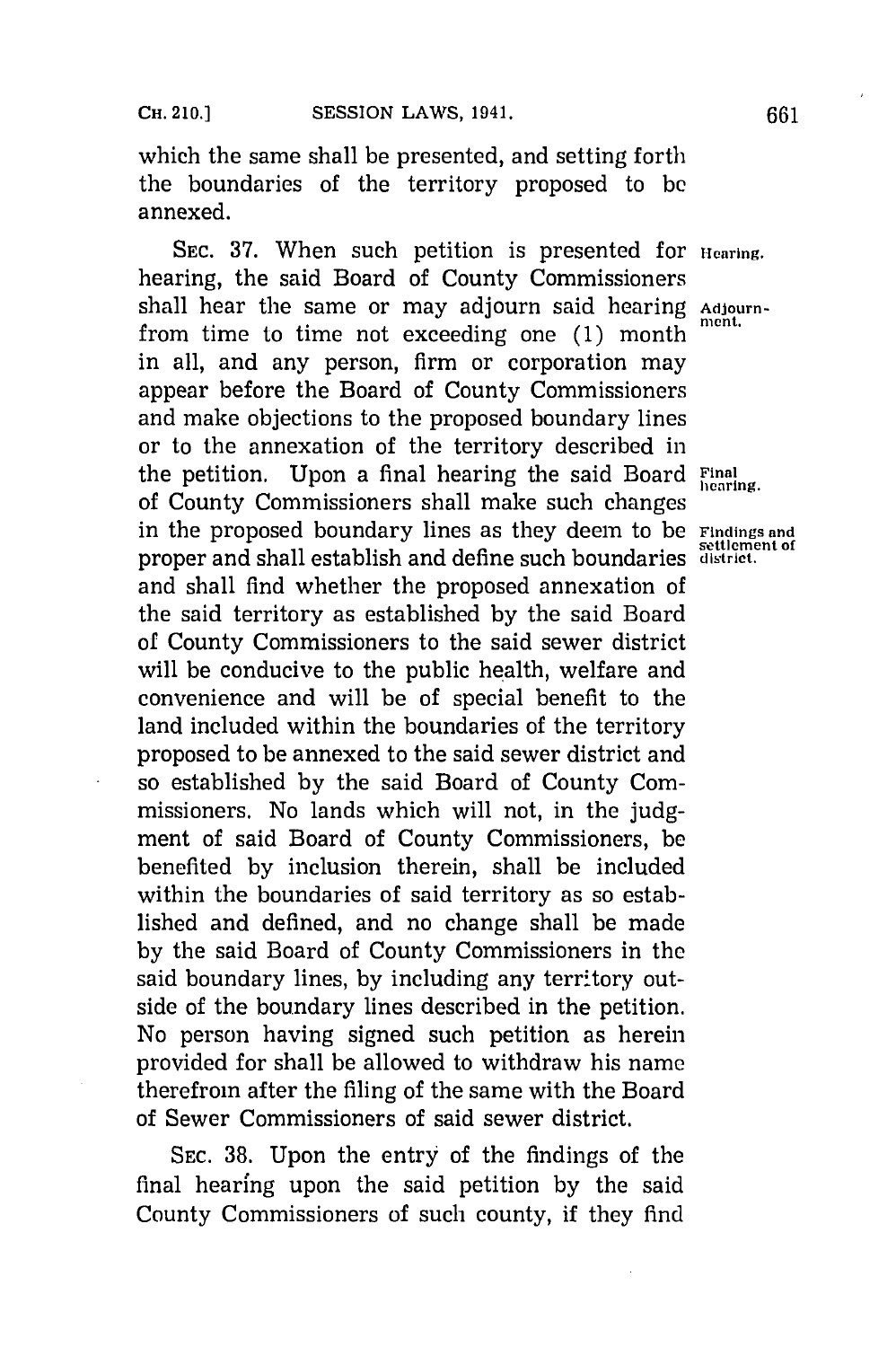the said proposed annexation of the territory to the said sewer district to be conducive to the public health, welfare and convenience and to be of special benefit to the land proposed to be annexed and included within the boundaries of the district, they **Notice of** shall give notice of a special election to be held within **special** the boundaries of the territory proposed to be annexed to said sewer district for the purpose of d'etermining whether the same shall be annexed to the said sewer district. Such notice shall particularly describe the boundaries established **by** the Board of County Commissioners on its final hearing of the said petition, and shall state the name of the sewer district to which the said territory is proposed to be annexed, **Publication,** and the same shall be published weekly for at least two (2) weeks prior to such election in a weekly newspaper printed and published within the county within which said district is located, and in case no such newspaper be printed or published, then in some newspaper of general circulation therein at least once **(1)** a week for two (2) successive weeks, **Notice** and such notice shall be posted for the same period in at least four (4) public places within the boundaries of the district proposed to be annexed, which notice shall designate the places within the territory proposed to be annexed to said district where the said election shall be held, and shall require the voters to cast ballots which shall contain the words:

**Ballot**

**contents.** For Annexation to Sewer District **........ I** Against Annexation to Sewer District ....

> The said County Commissioners shall name the persons to act as judges at such election.

**SEC. 39.** The said election shall be held on the date designated in such notice and shall be conducted in accordance with the general election laws: *Pro-***Only quali-** *vided,* That only qualified electors, at the date of Icca electors election, residing in the territory proposed to be annexed, shall be permitted to vote at the said elec-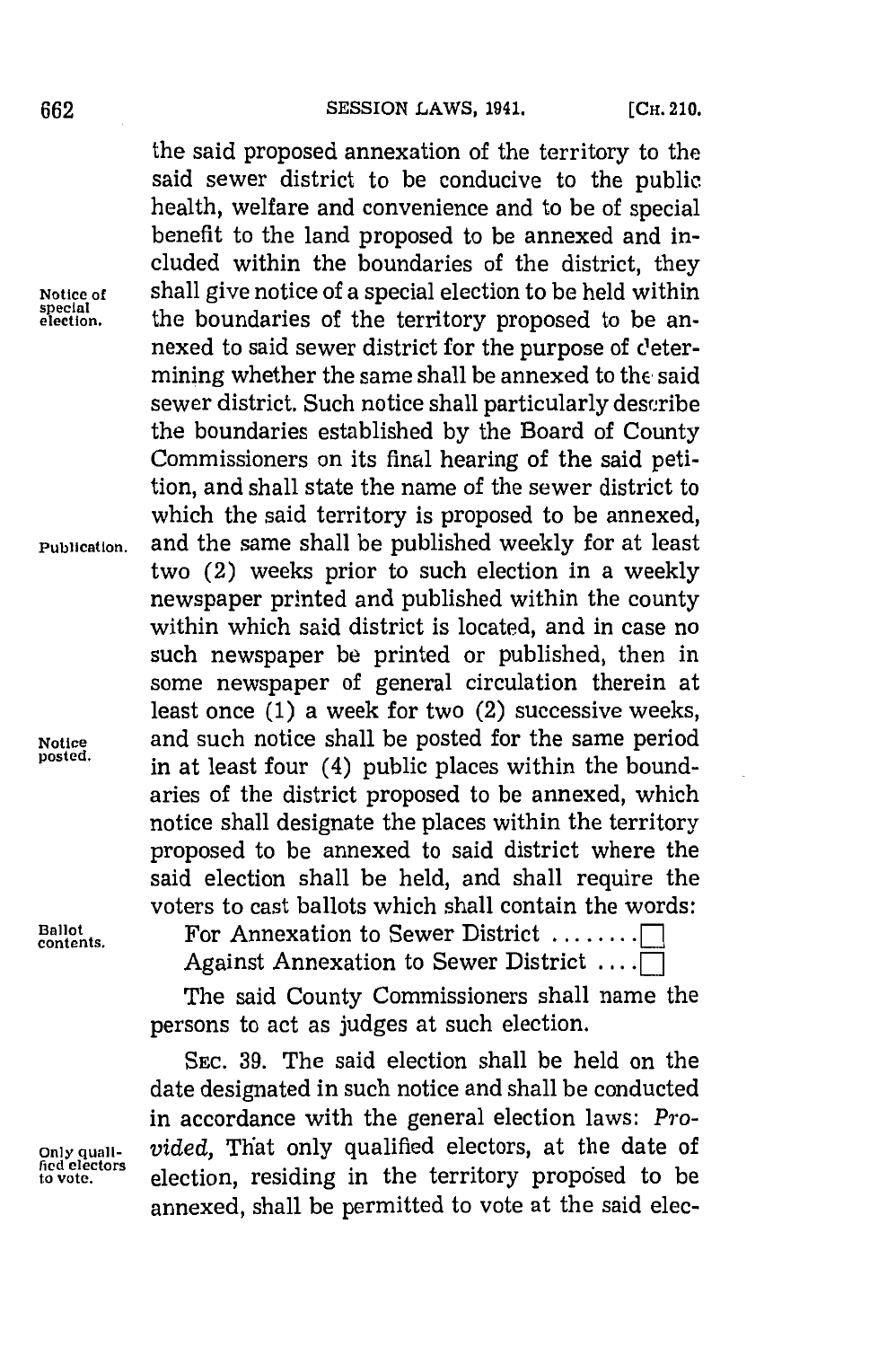tion, and in the event the original petition for annexation is signed **by** property owners so provided for in this act then no person shall be entitled to vote at such election unless at the time of the filing of the original petition he owned land in the district of record and in addition thereto at the date of election shall be a qualified elector of the county in which such district is located. It shall be the duty of the County Auditor, upon request of the County **Duty of** Commissioners, to certify to the election of officers of any such election, the names of all persons owning land in the district at the date of the filing of the original petition as shown **by** the records of his office, and at any such election the election officers may require any such land owner offering to vote to take an oath that he is a qualified elector of the county before he shall be allowed to vote. At any **Corporation** may vote. election held under the provisions of this act an officer or agent of any corporation, having its principal place of business in said county and owning land at the date of filing the original petition, duly authorized thereto in writing may cast a vote on behalf of such corporation. When so voting he shall file with the election officers such a written instrument of his authority. The judge or judges at such election shall make return thereof to the Board of Sewer Commissioners, who shall canvass such re- Commisturn and cause a statement of the result of such **canvass.** election to be entered on the record of such commissioners. If the majority of the votes cast upon Majority the question of such election shall be for annexation. **annexation**. then such territory shall immediately be and become annexed to such sewer district and the same shall then forthwith be a part of the said sewer district, the same as though originally included in such district.

**SEC.** 40. **All** elections held pursuant to this act, whether general or special, shall be conducted **by**

**sioners to**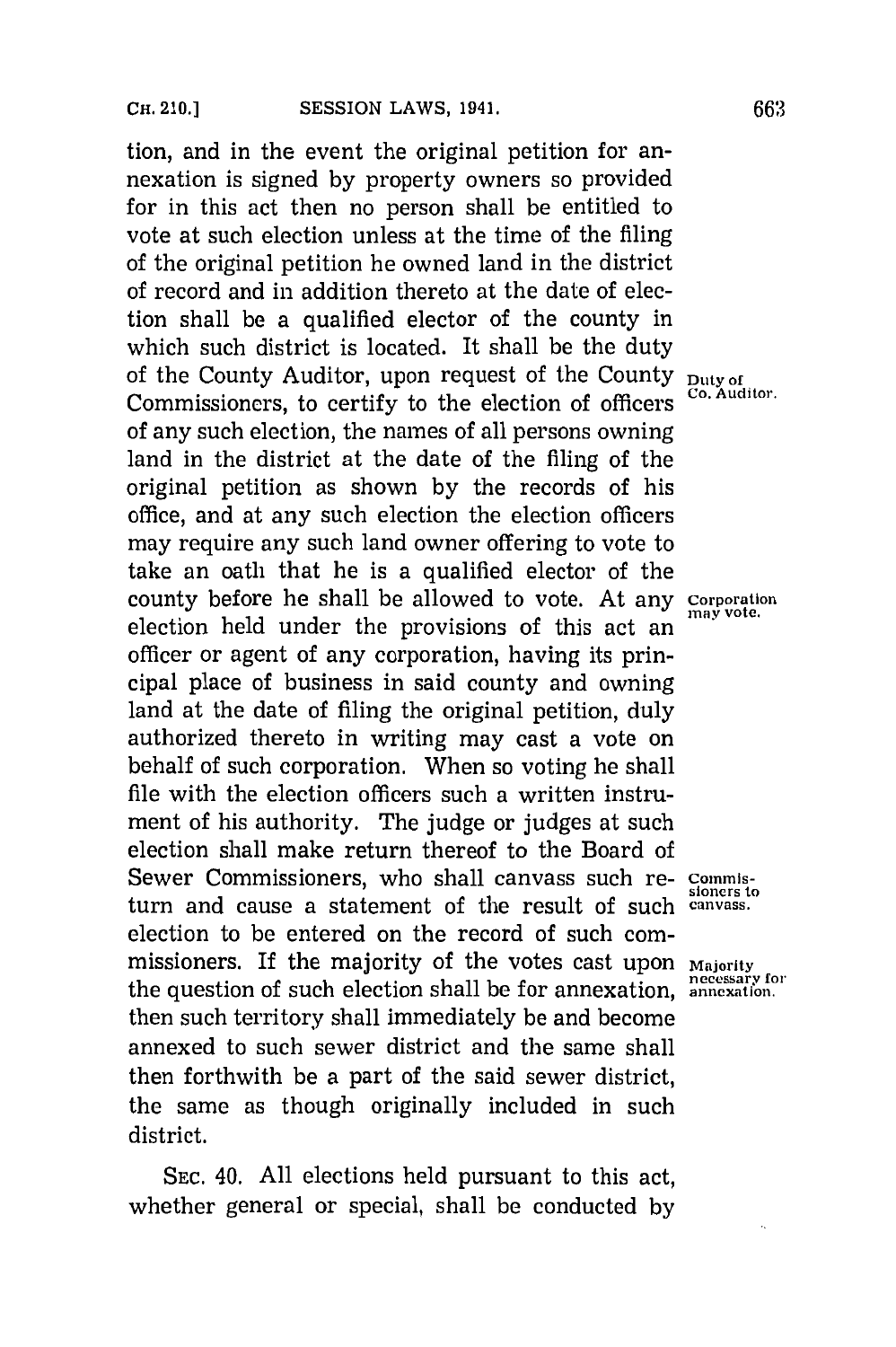**Co. Election** the County Election Board of the county in which **Board to** the district is located. The expense of all such elections shall be paid for out of the funds of such sewer district.

> hereby authorized to levy, or cause to be levied; to carry out the purposes of this act, in addition to the levy mentioned in section **18** of this act, a general tax on all property located in said sewer district each year not to exceed two (2) mills on the assessed

> the sewer district is situated and authorized **by** the Board of Sewer Commissioners for the purposes

Maximum SEC. 41. The Board of Sewer Commissioners are

valuation of the property in such sewer district. Said taxes when so levied shall be certified to the proper county official for the collection of the same as other general taxes. When such money is collected it shall Paid on **be** placed in a separate fund and paid out on war-<br>warrants. rants of the County Auditor of the county in which

specified in this act.

**May contract SEC.** 42. Each and every sewer district hereafter to be organized pursuant to this act, may contract indebtedness pursuant to the provisions of section **18** hereof, but not exceeding in amount, together with existing indebtedness five per centum  $(5\%)$  of the value of the taxable property in said district, to Three-fifths be ascertained by the **approve,** county purposes, whenever three-fifths **(3/5)** of the voters voting at said election in such sewer district assent thereto, at an election to be held in said sewer district in the manner provided **by** this act, which election may either be a special or a general election, and the Board of Sewer Commissioners are hereby authorized and empowered to submit the question **Bonds,** of incurring such indebtedness, and issuing negotiable bonds of such sewer district to the qualified voters of such sewer district at any time they may so order. **All** bonds so to be issued shall be subject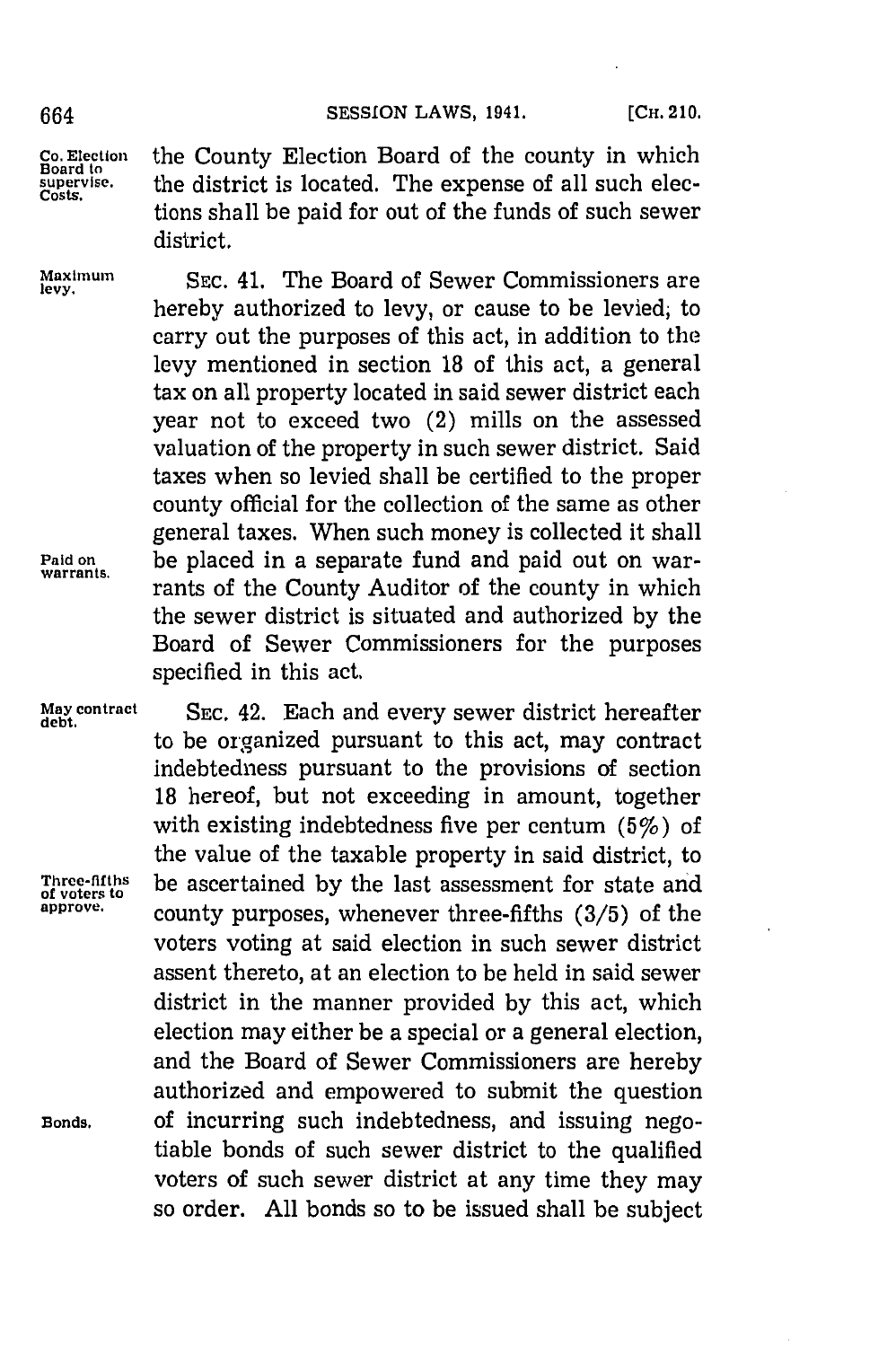to the provisions regarding bonds as set out in section **18** of this act.

**SEC.** 43. The Board of Sewer Commissioners shall **Duties of** have authority to create and **fill** all positions neces- **stoners.** sary under this act and fix salaries and bonds thereof as it may **by** resolution provide.

SEC. 44. All materials purchased and work **Work and** let ordered, the estimated cost of which is in excess **of by contract.** one thousand dollars **(\$1,000)** shall be let **by** contract. Before awarding any such contract the Board **Amount.** of Sewer Commissioners shall cause to be published **Pubication** in some newspaper in general circulation throughout **for bids.** the county where the district is located at least once, ten **(10)** days before the letting of such contract, inviting sealed proposals for such work, plans and specifications which must at the time of publication of such notice be on file in the office of the Board of Sewer Commissioners subject to public inspection. Such notice shall state generally the work to be **contents,** done and shall call for proposals for doing the same to be sealed and filed with the Board of Sewer Commissioners on or before the day and hour named therein. Each bid shall be accompanied **by** a cer- **Sealed bids..** tified check payable to the order of the County Treasurer for a sum not less than five per cent  $(5\%)$  Check. of the amount of the bid and no bid shall be considered unless accompanied **by** such check. At the time and place named such bids shall be publicly **Bids publicly** opened and read and the Board of Sewer Commissioners shall proceed to canvass the bids and may let such contract to the lowest responsible bidder **Lowest responsible** upon plans and specification: *Provided, however ,* **bidder.** That no contract shall be let in excess of the cost of said materials or work, or if in the opinion of the Board of Sewer Commissioners all bids are unsatisfactory they may reject all of them and re- May reject advertise and in such case all checks shall be **readvertise.** returned to the bidders. If such contract be let,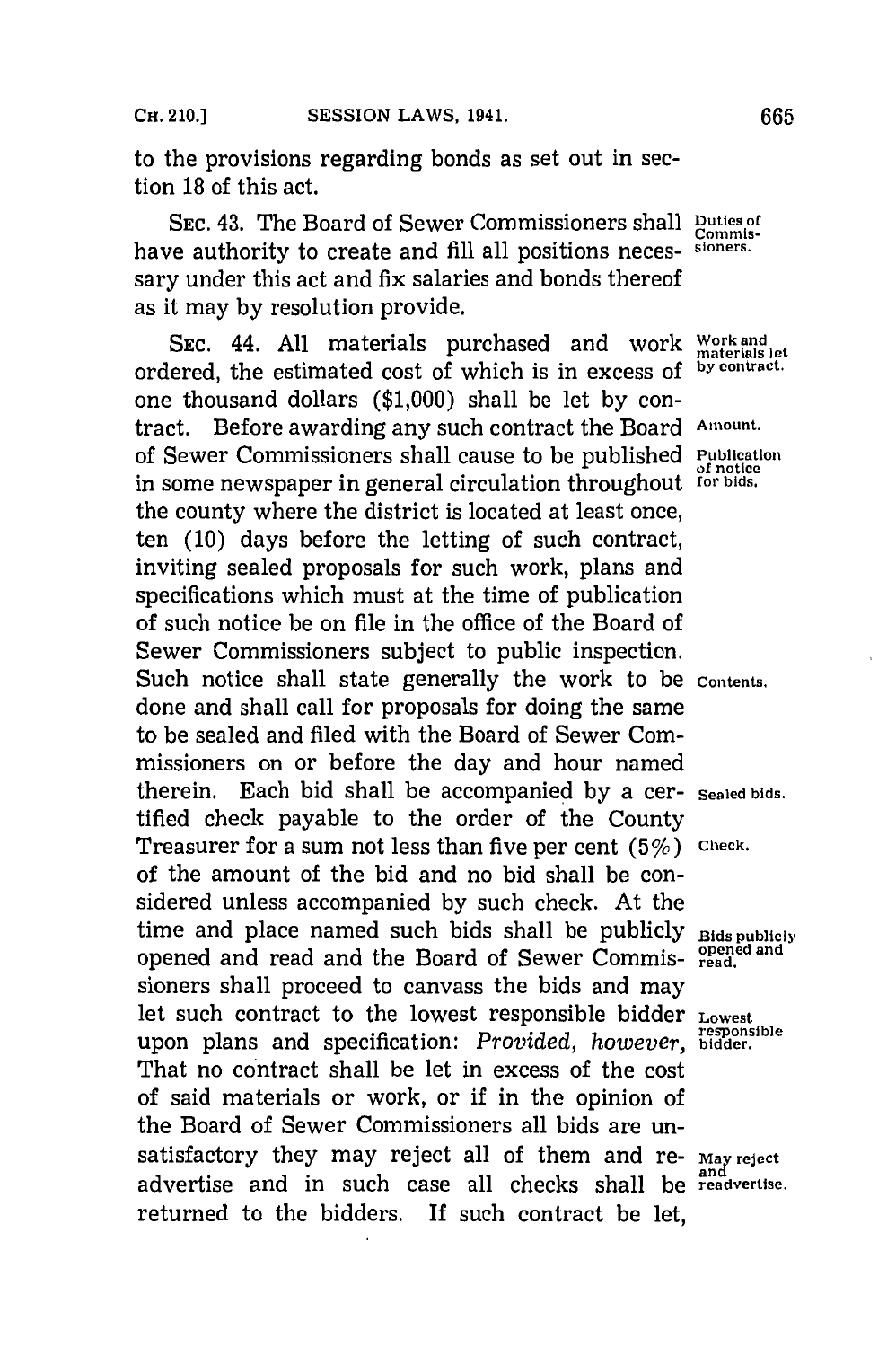**unsuccessful**<br>bidders.

**Forfeiture check** 

**Fund for SEC.** 46. The County Treasurer shall create a **district.** separate fund into which shall be paid all money received **by** him from the collection of taxes in behalf of such sewer district, and no money shall be disbursed therefrom except upon warrants of the **Other duties.** County Auditor, as below provided for other funds of the sewer district. The County Treasurer shall also maintain such other special funds as may be prescribed **by** the sewer district, into which shall be placed such moneys as the Board of Sewer Com-

then and in such case all checks shall be returned Checks to the bidders, except that of the successful bidder, which shall be retained until a contract shall be entered into for the purchase of such materials or Contract and doing such work, and a bond to perform such work furnished with sureties satisfactory to the Board of Sewer Commissioners in the full amount of the contract price between the bidder and the Commission in accordance with bid. If said bidder fails to enter into said contract in accordance with said **of** bid and furnish such bond within ten **(10)** days from **Forfeiture of** bid and furnish such bond within ten (10) days<br>tailure of the date at which he is notified that he is the<br>bidder to <u>bidder</u> to the date at which he is nothing that he is the suc-<br><sup>comply</sup> cessful bidder, the said check and the amount thereof shall be forfeited to the sewer district.

**Coupons SEC.** 45. The coupons hereinbefore mentioned **considered** for the payment of interest on bonds of any sewer district shall be considered for all purposes as warrants drawn upon the general fund of the said sewer district issuing such bonds, and when presented to the Treasurer of the county having custody of the funds of such sewer district at maturity, or thereafter, and when so presented, if there are not funds **Endorse-** in the treasury to pay the said coupons, it shall be **ment.** the duty of the County Treasurer to endorse said coupons as presented for payment, in the same manner as county warrants are indorsed, and thereafter said coupons shall bear interest at the same rate as the bonds to which they were attached.